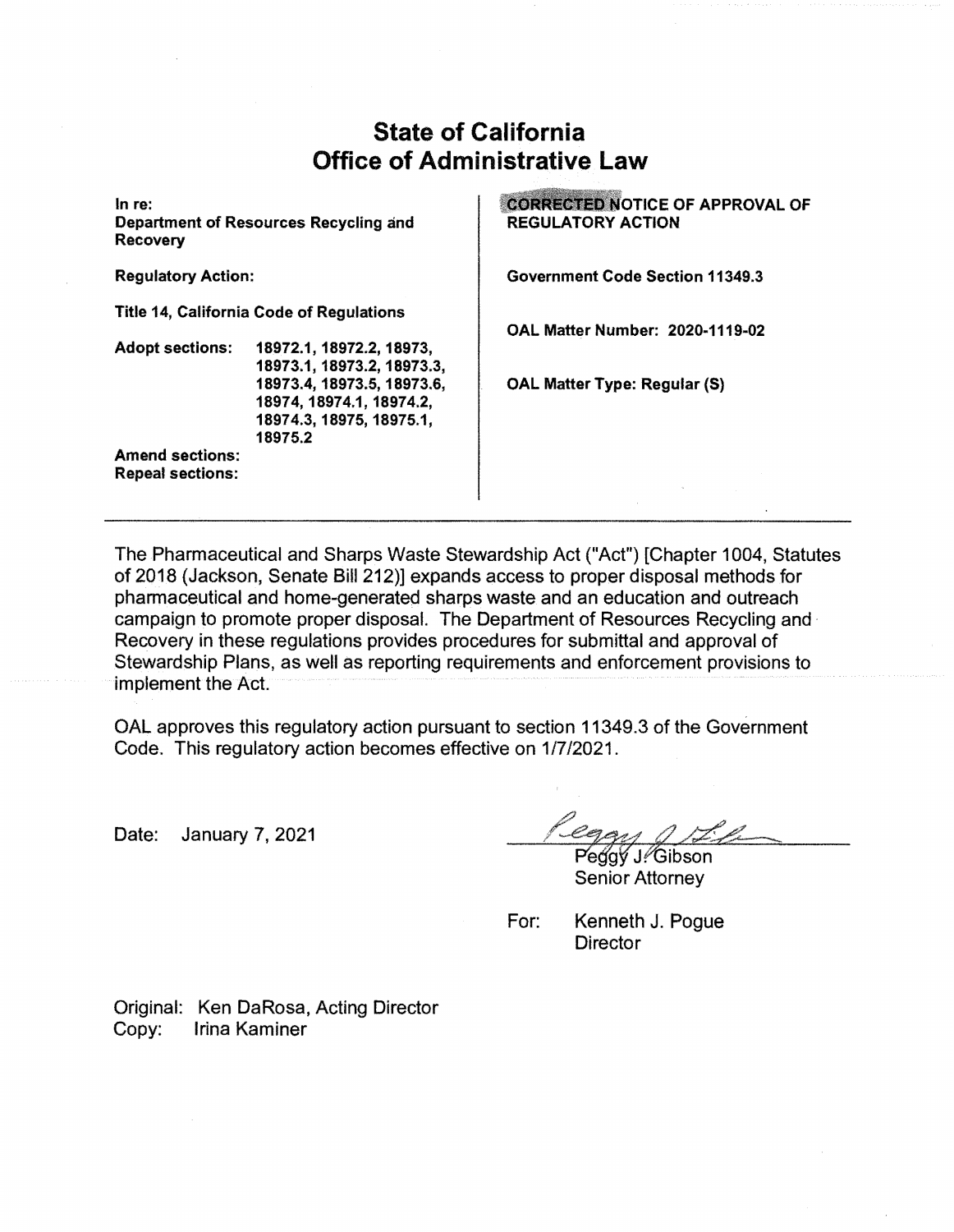| STD. 400 (REV. 01-2013)<br>NOTICE FILE NUMBER<br><b>OAL FILE</b>                                                                                                                                                                                                                                                                                                                                              |                                                                                                        | REGULATORY ACTION NUMBER     |                                         | <b>EMERGENCY NUMBER</b>             | ENDORSED - PILED                                                                                                                                                                                                                             |
|---------------------------------------------------------------------------------------------------------------------------------------------------------------------------------------------------------------------------------------------------------------------------------------------------------------------------------------------------------------------------------------------------------------|--------------------------------------------------------------------------------------------------------|------------------------------|-----------------------------------------|-------------------------------------|----------------------------------------------------------------------------------------------------------------------------------------------------------------------------------------------------------------------------------------------|
| <b>NUMBERS</b><br>Z-2019-1223-02                                                                                                                                                                                                                                                                                                                                                                              | $020 - 11$                                                                                             |                              |                                         |                                     | In the office of the Secretary of State<br>of the State of California                                                                                                                                                                        |
|                                                                                                                                                                                                                                                                                                                                                                                                               | For use by Office of Administrative Law (OAL) only                                                     |                              |                                         |                                     |                                                                                                                                                                                                                                              |
|                                                                                                                                                                                                                                                                                                                                                                                                               |                                                                                                        |                              |                                         |                                     | $3AN OZ$ 2021                                                                                                                                                                                                                                |
|                                                                                                                                                                                                                                                                                                                                                                                                               |                                                                                                        |                              |                                         | 2020 NOV 19 $\wp$ 4: 18             |                                                                                                                                                                                                                                              |
|                                                                                                                                                                                                                                                                                                                                                                                                               |                                                                                                        |                              |                                         |                                     |                                                                                                                                                                                                                                              |
|                                                                                                                                                                                                                                                                                                                                                                                                               |                                                                                                        |                              |                                         | ADMINISTRATIVE LAW                  |                                                                                                                                                                                                                                              |
|                                                                                                                                                                                                                                                                                                                                                                                                               |                                                                                                        |                              |                                         |                                     |                                                                                                                                                                                                                                              |
| <b>NOTICE</b>                                                                                                                                                                                                                                                                                                                                                                                                 |                                                                                                        |                              |                                         | <b>REGULATIONS</b>                  |                                                                                                                                                                                                                                              |
| <b>AGENCY WITH RULEMAKING AUTHORITY</b><br>California Department of Resources Recycling and Recovery (CalRecycle)                                                                                                                                                                                                                                                                                             |                                                                                                        |                              |                                         |                                     | AGENCY FILE NUMBER (If any)                                                                                                                                                                                                                  |
| A. PUBLICATION OF NOTICE (Complete for publication in Notice Register)                                                                                                                                                                                                                                                                                                                                        |                                                                                                        |                              |                                         |                                     |                                                                                                                                                                                                                                              |
| 1. SUBJECT OF NOTICE                                                                                                                                                                                                                                                                                                                                                                                          |                                                                                                        | TITLE(S)                     |                                         | FIRST SECTION AFFECTED              | 2. REQUESTED PUBLICATION DATE                                                                                                                                                                                                                |
| 3. NOTICE TYPE<br>Notice re Proposed                                                                                                                                                                                                                                                                                                                                                                          |                                                                                                        | 4. AGENCY CONTACT PERSON     |                                         | TELEPHONE NUMBER                    | FAX NUMBER (Optional)                                                                                                                                                                                                                        |
| Other<br><b>Regulatory Action</b><br><b>ACTION ON PROPOSED NOTICE</b><br><b>OAL USE</b>                                                                                                                                                                                                                                                                                                                       |                                                                                                        |                              |                                         | <b>NOTICE REGISTER NUMBER</b>       | PUBLICATION DATE                                                                                                                                                                                                                             |
| Approved as<br>ONLY<br>Submitted                                                                                                                                                                                                                                                                                                                                                                              | Approved as<br>Modified                                                                                |                              | <b>Disapproved/</b><br>Withdrawn        |                                     | $\mathbb{Z}^N$                                                                                                                                                                                                                               |
|                                                                                                                                                                                                                                                                                                                                                                                                               |                                                                                                        |                              |                                         |                                     |                                                                                                                                                                                                                                              |
|                                                                                                                                                                                                                                                                                                                                                                                                               |                                                                                                        |                              |                                         |                                     |                                                                                                                                                                                                                                              |
|                                                                                                                                                                                                                                                                                                                                                                                                               |                                                                                                        |                              |                                         |                                     | 1b. ALL PREVIOUS RELATED OAL REGULATORY ACTION NUMBER(S)                                                                                                                                                                                     |
|                                                                                                                                                                                                                                                                                                                                                                                                               |                                                                                                        |                              |                                         |                                     |                                                                                                                                                                                                                                              |
| B. SUBMISSION OF REGULATIONS (Complete when submitting regulations)<br>1a. SUBJECT OF REGULATION(S)<br>Pharmaceutical and Sharps Waste Stewardship Program<br>2. SPECIFY CALIFORNIA CODE OF REGULATIONS TITLE(S) AND SECTION(S) (including title 26, if toxics related)<br><b>SECTION(S) AFFECTED</b>                                                                                                         | <b>ADOPT</b>                                                                                           |                              |                                         |                                     |                                                                                                                                                                                                                                              |
|                                                                                                                                                                                                                                                                                                                                                                                                               |                                                                                                        |                              |                                         |                                     | 148972, 18972.1, 18972.2, 18973, 18973.1, 18973.2, 18973.3, 18973.4, 18973.5, see Attachment A                                                                                                                                               |
| <b>Individually. Attach</b>                                                                                                                                                                                                                                                                                                                                                                                   | <b>AMEND</b>                                                                                           | <u>ber adency</u><br>request |                                         |                                     |                                                                                                                                                                                                                                              |
|                                                                                                                                                                                                                                                                                                                                                                                                               | <b>REPEAL</b>                                                                                          |                              |                                         |                                     |                                                                                                                                                                                                                                              |
|                                                                                                                                                                                                                                                                                                                                                                                                               |                                                                                                        |                              |                                         |                                     |                                                                                                                                                                                                                                              |
| Regular Rulemaking (Gov.                                                                                                                                                                                                                                                                                                                                                                                      | Certificate of Compliance: The agency officer named                                                    |                              |                                         | <b>Emergency Readopt</b>            | Changes Without                                                                                                                                                                                                                              |
| Code §11346)<br>Resubmittal of disapproved                                                                                                                                                                                                                                                                                                                                                                    | below certifies that this agency complied with the<br>provisions of Gov. Code §§11346.2-11347.3 either |                              |                                         | (Gov. Code, §11346.1(h))            | Regulatory Effect (Cal.<br>Code Regs., title 1, §100)                                                                                                                                                                                        |
| or withdrawn nonemergency<br>filing (Gov. Code §§11349.3,                                                                                                                                                                                                                                                                                                                                                     | before the emergency regulation was adopted or<br>within the time period required by statute.          |                              |                                         | File & Print                        | Print Only                                                                                                                                                                                                                                   |
| 11349.4)                                                                                                                                                                                                                                                                                                                                                                                                      | Resubmittal of disapproved or withdrawn                                                                |                              |                                         |                                     |                                                                                                                                                                                                                                              |
| Emergency (Gov. Code,<br>\$11346.1(b)                                                                                                                                                                                                                                                                                                                                                                         | emergency filing (Gov. Code, §11346.1)                                                                 |                              |                                         | Other (Specify)                     |                                                                                                                                                                                                                                              |
|                                                                                                                                                                                                                                                                                                                                                                                                               |                                                                                                        |                              |                                         |                                     | 4. ALL BEGINNING AND ENDING DATES OF AVAILABILITY OF MODIFIED REGULATIONS AND/OR MATERIAL ADDED TO THE RULEMAKING FILE (Cal. 6686 Regs: 1997, 1944 and Gov. Code \$11347.1)<br>01-03-2020 to 02.19-2020-07-15-2020 to 08-03-2020,<br>feuuest |
| Effective January 1, April 1, July 1, or                                                                                                                                                                                                                                                                                                                                                                      | $\overline{\times}$                                                                                    | Effective on filing with     | <b>1§100 Changes Without</b>            | Effective other                     |                                                                                                                                                                                                                                              |
| October 1 (Gov. Code §11343.4(a))                                                                                                                                                                                                                                                                                                                                                                             | Secretary of State                                                                                     |                              | <b>Regulatory Effect</b>                | (Specify)                           |                                                                                                                                                                                                                                              |
| (List all section number(s)<br>additional sheet if needed.)<br><b>TITLE(S)</b><br>14<br>3. TYPE OF FILING<br>5. EFFECTIVE DATE OF CHANGES (Gov. Code, §§ 11343.4, 11346.1(d); Cal. Code Regs., title 1, §100)<br>6. CHECK IF THESE REGULATIONS REQUIRE NOTICE TO, OR REVIEW, CONSULTATION, APPROVAL OR CONCURRENCE BY, ANOTHER AGENCY OR ENTITY<br>$\times$ Department of Finance (Form STD, 399) (SAM §6660) |                                                                                                        |                              |                                         | Fair Political Practices Commission | State Fire Marshal                                                                                                                                                                                                                           |
| Other (Specify)                                                                                                                                                                                                                                                                                                                                                                                               |                                                                                                        |                              |                                         |                                     |                                                                                                                                                                                                                                              |
| 7. CONTACT PERSON<br>Irina Kaminer                                                                                                                                                                                                                                                                                                                                                                            |                                                                                                        |                              | <b>TELEPHONE NUMBER</b><br>916 341 6396 | FAX NUMBER (Optional)               | E-MAIL ADDRESS (Optional)<br>irina.kaminer@calrecycle.ca.gov                                                                                                                                                                                 |
|                                                                                                                                                                                                                                                                                                                                                                                                               |                                                                                                        |                              |                                         |                                     | For use by Office of Administrative Law (OAL) only                                                                                                                                                                                           |
| of the regulation(s) identified on this form, that the information specified on this form                                                                                                                                                                                                                                                                                                                     |                                                                                                        |                              |                                         |                                     | ERARGED APPROVED                                                                                                                                                                                                                             |
| is true and correct, and that I am the head of the agency taking this action,<br>or a designee of the head of the agency, and am authorized to make this certification.                                                                                                                                                                                                                                       |                                                                                                        |                              |                                         |                                     |                                                                                                                                                                                                                                              |
|                                                                                                                                                                                                                                                                                                                                                                                                               |                                                                                                        |                              | DATE                                    |                                     | [JAN 07 202]                                                                                                                                                                                                                                 |
| 8. I certify that the attached copy of the regulation(s) is a true and correct copy<br>SIGNATURE OF AGENCY HEAD OR DESIGNEE<br>TYPED NAME AND TITLE OF SIGNATORY<br>Ken DaRosa, Acting Director                                                                                                                                                                                                               |                                                                                                        |                              | 11/17/2020                              |                                     | <b>Chice of Administrative Law</b>                                                                                                                                                                                                           |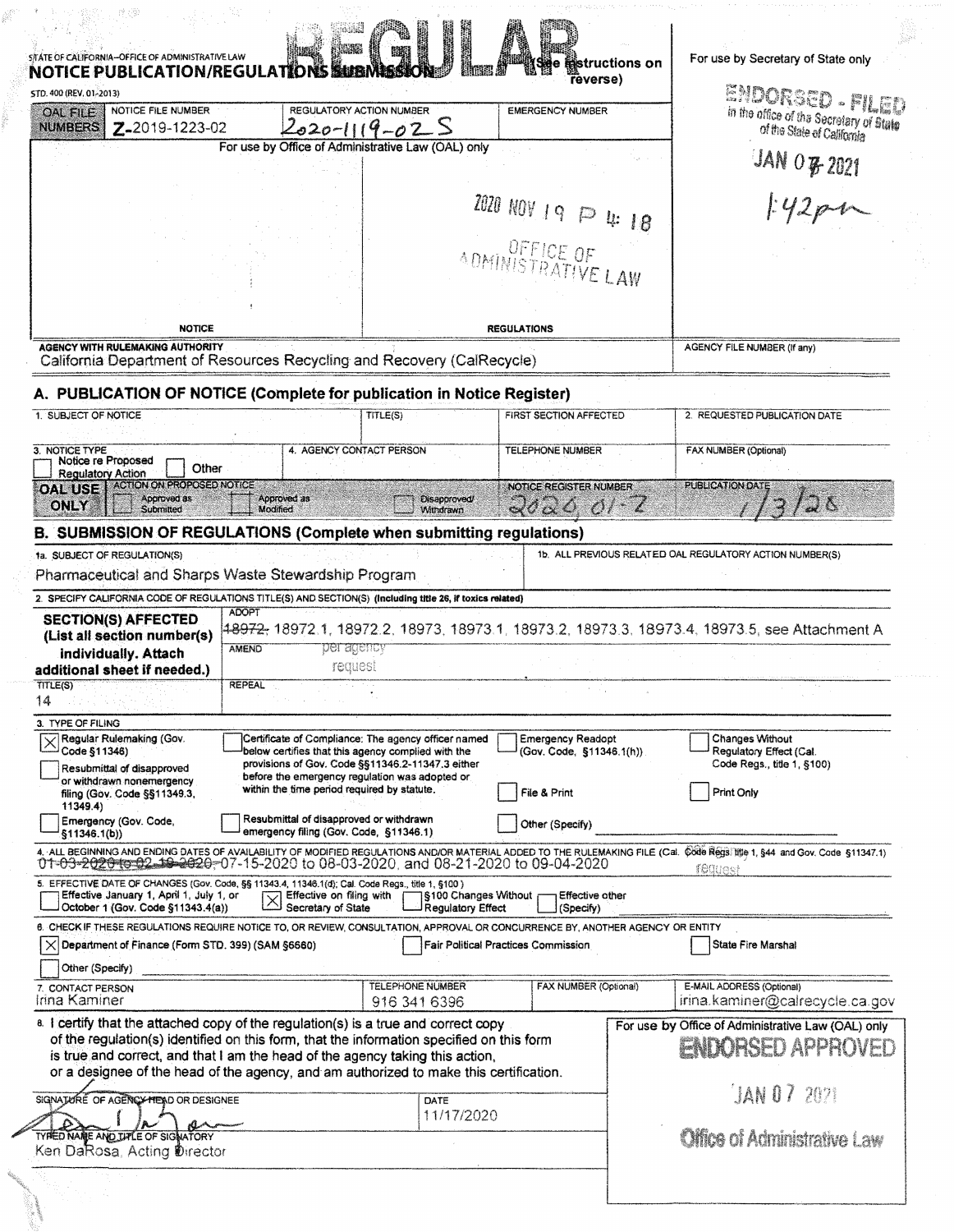# Attachment A to STD Form 400

**Continuation of STD Form 400 Section 8, 2** - **Listing of all section numbers:**  18973.6, 18974, 18974.1, 18974.2, 18974.3, 18975, 18975.1, 18975.2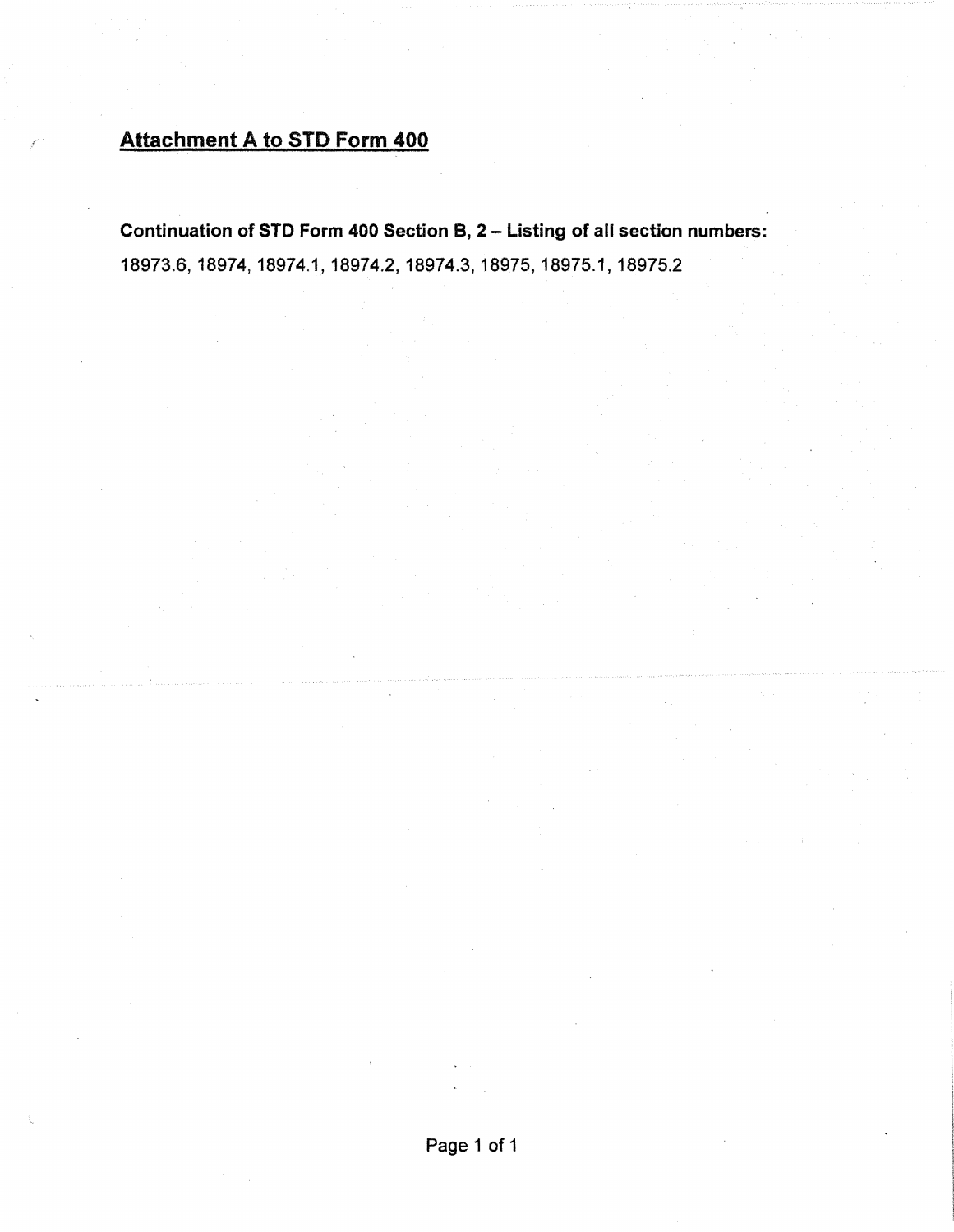| 1                          |                              | <b>PROPOSED REGULATIONS</b>                                                                                                                                                                                                                                                                                                                                              |
|----------------------------|------------------------------|--------------------------------------------------------------------------------------------------------------------------------------------------------------------------------------------------------------------------------------------------------------------------------------------------------------------------------------------------------------------------|
| $\overline{2}$<br>3        |                              | <b>PHARMACEUTICAL AND SHARPS WASTE</b><br><b>STEWARDSHIP PROGRAM</b>                                                                                                                                                                                                                                                                                                     |
| $\overline{4}$             | <b>TITLE 14.</b>             | <b>NATURAL RESOURCES</b>                                                                                                                                                                                                                                                                                                                                                 |
| 5<br>6                     | <b>DIVISION 7.</b>           | <b>DEPARTMENT OF RESOURCES RECYCLING AND</b><br><b>RECOVERY</b>                                                                                                                                                                                                                                                                                                          |
| $\overline{7}$             |                              | <b>CHAPTER 11. PRODUCT STEWARDSHIP</b>                                                                                                                                                                                                                                                                                                                                   |
| 8<br>9                     | <b>ARTICLE 4.</b>            | PHARMACEUTICAL AND SHARPS WASTE<br><b>STEWARDSHIP PROGRAM</b>                                                                                                                                                                                                                                                                                                            |
| 10                         | <b>18972.1. DEFINITIONS.</b> |                                                                                                                                                                                                                                                                                                                                                                          |
| 11<br>12<br>13             |                              | (a) Except as otherwise noted, the following definitions shall govern the provisions of<br>this Article and supplement the definitions set forth in Chapter 2, (commencing with<br>section 42030) Part 3, Division 30 of the Public Resources Code:                                                                                                                      |
| 14<br>15<br>16<br>17<br>18 |                              | (1) "Administrative and operational costs" means costs to implement and operate<br>a stewardship program, including, but not limited to, collection, transportation,<br>processing, disposal, and education and outreach costs, as well as<br>administrative costs of operating the stewardship organization, pursuant to<br>section 42034 of the Public Resources Code. |
| 19<br>20                   |                              | (2) "Departmental administrative fees" are fees required to be paid pursuant to<br>section 42034.2 of the Public Resources Code.                                                                                                                                                                                                                                         |
| 21<br>22<br>23<br>24       |                              | (3) "Homebound" has the same meaning as defined in the Medicare Benefit<br>Policy Manual, Chapter 15, 60.4.1 (Chapter revised July 12, 2019, definition<br>issued, effective, and implemented in 2014). The Medicare Benefit Policy<br>Manual, Chapter 15, Section 60.4.1 is incorporated herein by reference.                                                           |
| 25<br>26<br>27             |                              | (4) "Homeless" has the same meaning as "homeless individual" as defined in<br>subsection (5)(A) of subdivision (h) of section 254b of Title 42 of the U.S. Code<br>on Public Health and Welfare.                                                                                                                                                                         |
| 28<br>29<br>30             | <b>Safety Code.</b>          | (5) "Home-generated sharps consolidation point" has the same meaning as<br>defined in Division 104, Part 14, Chapter 3, section 117904 of the Health and                                                                                                                                                                                                                 |
| 31<br>32                   |                              | (6) "Local jurisdiction" and "local agency" means a California city, county, city and<br>county, a joint powers authority, or public service district responsible for                                                                                                                                                                                                    |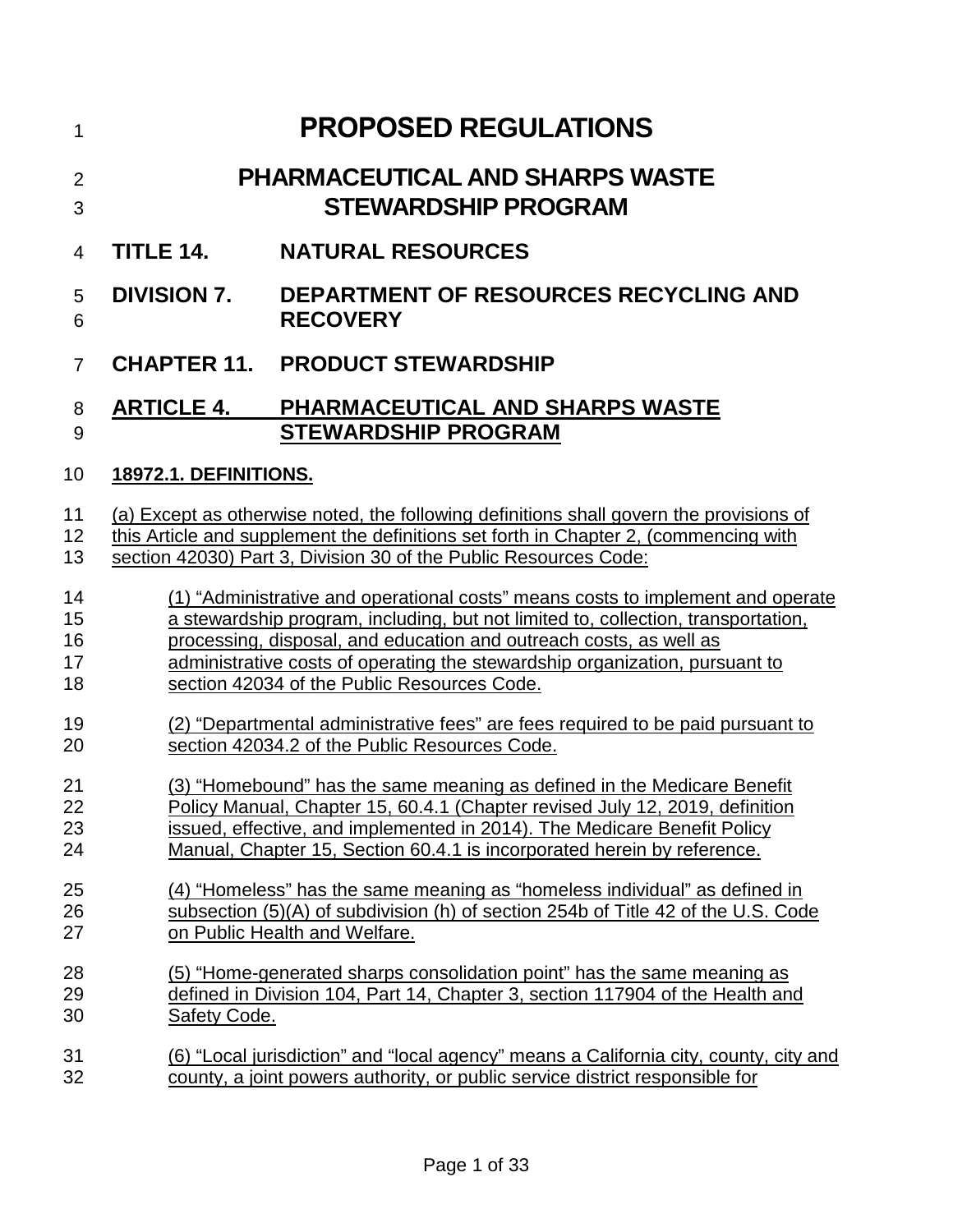| 1              | household hazardous waste or residential waste management planning or               |
|----------------|-------------------------------------------------------------------------------------|
| $\overline{2}$ | services.                                                                           |
| 3              | (7) "Minutes, books, and records" means complete, correct, and up-to-date           |
| 4              | information regarding a program operator's transactions and activities related to   |
| 5              | the operation of the stewardship program.                                           |
| 6              | (8) "Prescription" has the same meaning as defined in Division 2, Chapter 9,        |
| 7              | section 4040 of the Business and Professions Code.                                  |
| 8              | (9) "Point of sale" means the point in time at which an ultimate user purchases a   |
| 9              | covered drug or sharp at a pharmacy or other retailer, including but not limited to |
| 10             | an online retailer.                                                                 |
| 11             | (10) "Provides or initiates distribution of a sharps waste container and mail-back  |
| 12             | materials" means one of the following:                                              |
| 13             | (A) To provide a sharps waste container and mail-back materials to the              |
| 14             | ultimate user, at the point of sale or prior, at no cost to the ultimate user;      |
| 15             | <u>or,</u>                                                                          |
| 16             | (B) To arrange, at the point of sale or prior, for a sharps waste container         |
| 17             | and mail-back materials to be sent to the ultimate user and arrive within           |
| 18             | five business days at no cost or inconvenience to the ultimate user; or,            |
| 19             | (C) Other methods of providing a sharps waste container and mail-back               |
| 20             | materials to the ultimate user at the point of sale or prior, at no cost to the     |
| 21             | ultimate user, if the method identified in subpart (A) above is not allowed         |
| 22             | by law and if the method identified in subpart (B) above is not allowed by          |
| 23             | law. These methods must be approved by the department in a                          |
| 24             | stewardship plan and result in substantially the same level of convenience          |
| 25             | to the ultimate user as the methods identified in subparts (A) and (B)              |
| 26             | <u>above.</u>                                                                       |
| 27             | (11) "Repeal" means to revoke or annul a law or ordinance in its entirety such      |
| 28             | that any program mandated by the law or ordinance is permanently dissolved.         |
| 29             | For the purposes of this Article, a modification of an existing law or ordinance    |
| 30             | does not constitute a repeal unless the changes fundamentally alter the program     |
| 31             | to the extent that it no longer meets the definition of a "stewardship program" as  |
| 32             | defined in subdivision (y) of section 42030 of the Public Resources Code.           |
| 33             | Note: Authority cited: Sections 40401, 42031.2, and 40502, Public Resources Code.   |
| 34             | Reference: Sections 42030, 42031, 42031.2, 42031.4, 42031.6, 42032, 42032.2,        |
| 35             | 42033, 42033.2, 42033.4, 42033.5, 42033.6, 42034, 42034.2, 42034.4, 42035, 42035.2, |
| 36             | 42035.4, 42035.6, 42035.8, 42036, 42036.2 and 42036.4, Public Resources Code;       |
| 37             | Medicare Benefit Policy Manual, Chapter 15, 60.4.1; 42 U.S.C. Section 254b, U.S.    |
| 38             | Code on Public Health and Welfare; Section 117904, Health and Safety Code; and      |
| 39             | Section 4040, Business and Professions Code.                                        |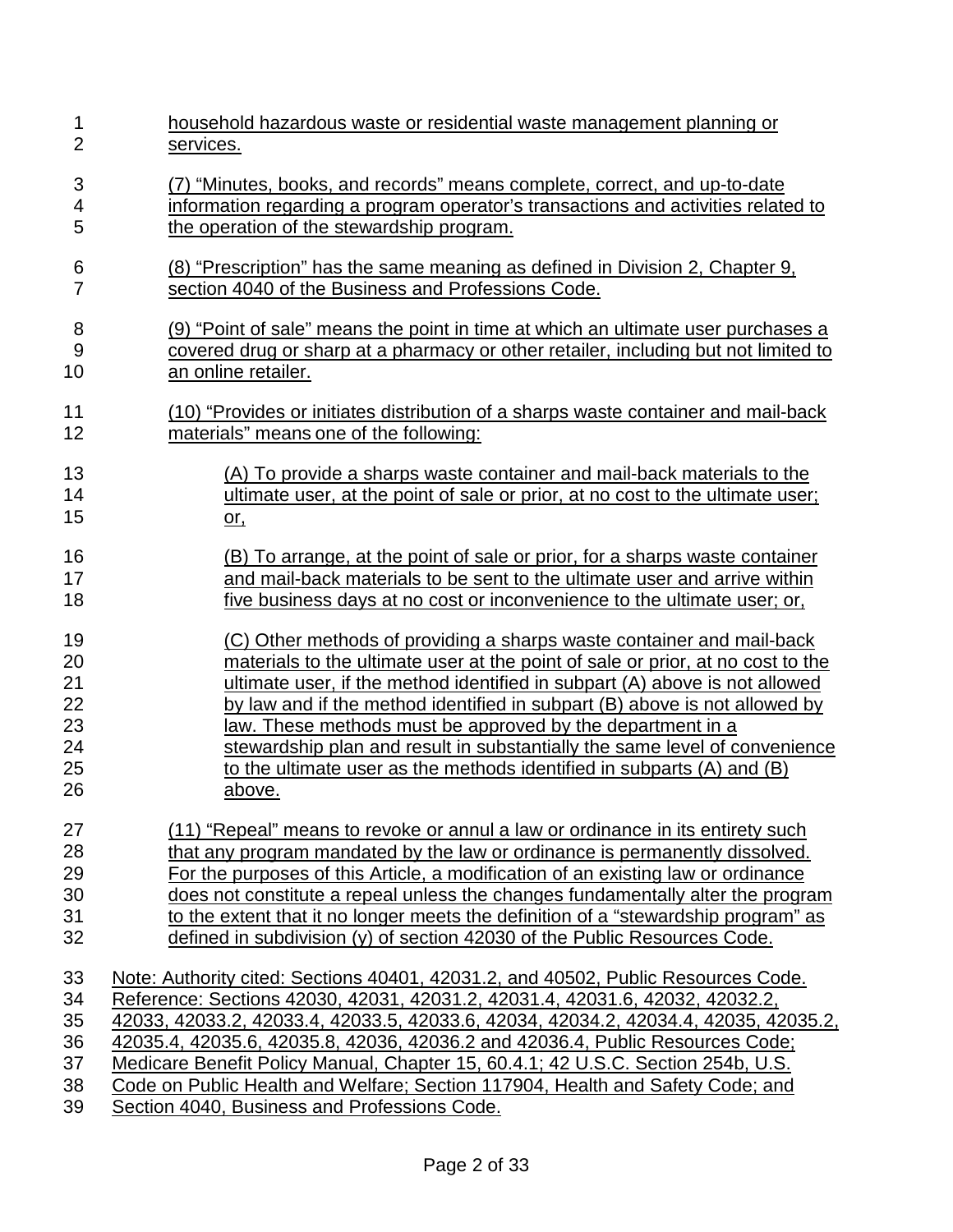### 1 **18972.2. CRITERIA FOR DETERMINING A COVERED ENTITY.**

- 2 The department shall identify the covered entity for any covered products consistent
- 3 with subdivision (f) of section 42030 of the Public Resources Code.
- 4 Note: Authority cited: Sections 40401, 42031.2 and 40502, Public Resources Code.
- 5 Reference: Section 42030, Public Resources Code.

#### 6 7 **18973. DOCUMENT SUBMITTALS: STEWARDSHIP PLAN, INITIAL PROGRAM BUDGET, ANNUAL REPORT, AND ANNUAL BUDGET.**

- 8 A stewardship plan, initial program budget, annual report, annual budget, or any
- 9 document associated with the foregoing that is submitted to the department shall meet
- 10 all the requirements outlined in subsections (a) through (e) of this section:
- 11 (a) The document is required to be in compliance with section 7405 of the Government
- 12 Code, and the Web Content Accessibility Guidelines 2.0 published in 2008 by the Web
- 13 14 Accessibility Initiative of the World Wide Web Consortium at a minimum Level AA success criteria to allow for posting on the department's website. The entirety of the
- 15 Web Content Accessibility Guidelines 2.0 (published in 2008) are incorporated herein by
- 16 reference.
- 17 (b) The document shall be submitted electronically. The date of electronic submittal will
- 18 be considered the date of receipt by the department.
- 19 (c) Any submittals to the department that the program operator believes are confidential
- 20 in nature shall include a cover letter explaining the justification of confidentiality.
- 21 Records supplied to the department pursuant to this Article that are, at the time of
- 22 submission, claimed to be proprietary, confidential, or a trade secret shall be subject to
- 23 the provisions in Title 14, California Code of Regulations, Division 7, Chapter 1, Article 4
- 24 (commencing with section 17041).
- 25 (d) The document shall be complete and correct.
- 26 (e) The document shall be provided to the department under penalty of perjury. A party,
- 27 with signatory authority, who is responsible for the contents of the document, shall sign
- 28 the document and provide the following certification statement: "I hereby declare, under
- 29 penalty of perjury, that the information provided in this document is true and correct, to
- 30 the best of my knowledge."
- 31 Note: Authority cited: Sections 40401, 42031.2 and 40502, Public Resources Code.
- 32 Reference: Sections 42030, 42032, 42033.2 and 42036.4, Public Resources Code;
- 33 Section 7405, Government Code; and Section 17041, California Code of Regulations.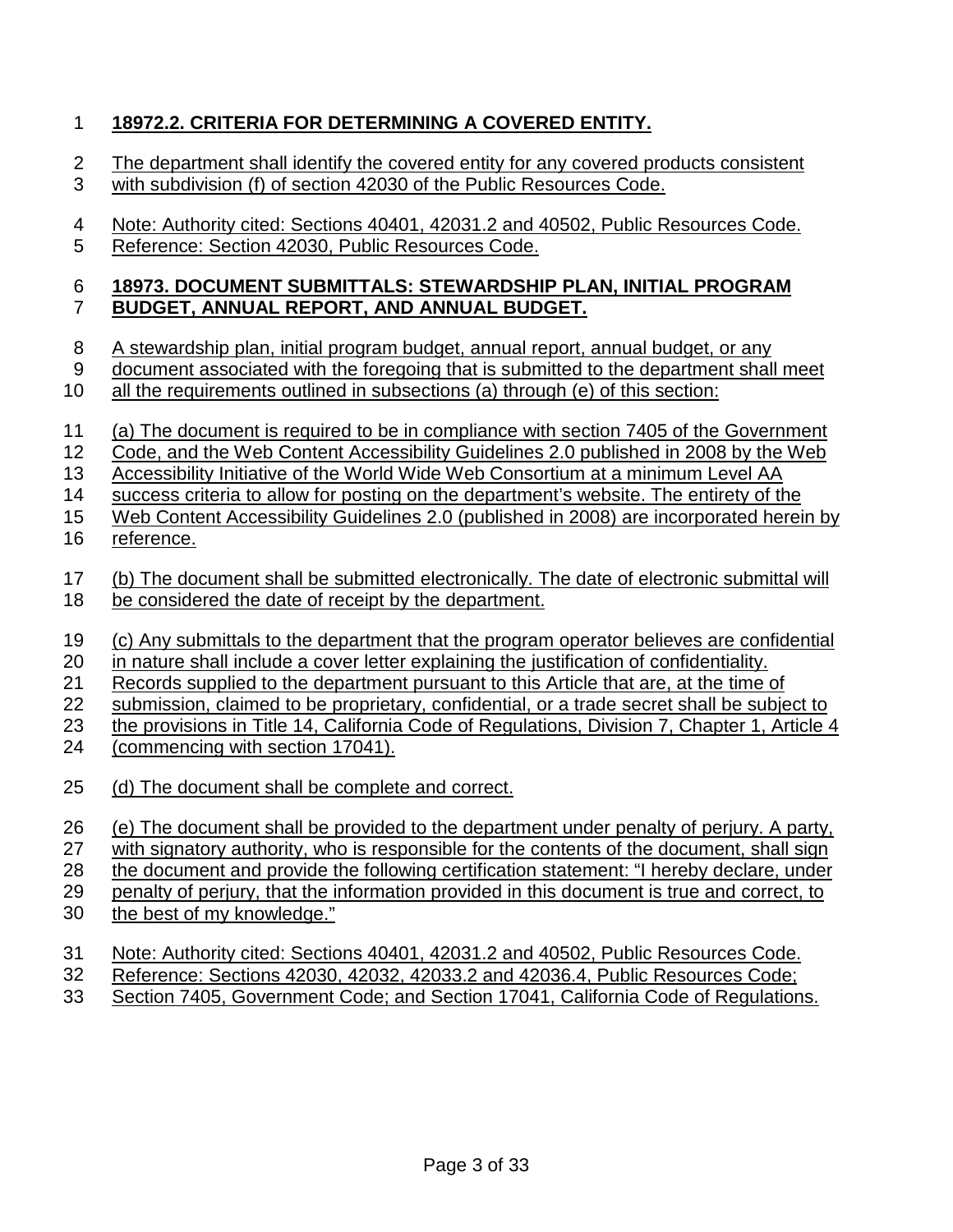### 1 **18973.1. DOCUMENT APPROVALS: STEWARDSHIP PLAN, INITIAL PROGRAM**  2 **BUDGET, ANNUAL REPORT, AND ANNUAL BUDGET.**

| 3              | A program operator that submits a stewardship plan, initial program budget, annual       |
|----------------|------------------------------------------------------------------------------------------|
| 4              | report, or annual budget to the department shall meet the following requirements:        |
| 5              | (a) A program operator submitting a stewardship plan, initial program budget, annual     |
| 6              | report, or annual budget shall provide to the department, upon request and by the        |
| $\overline{7}$ | requested deadline, clarifying information that is necessary to assist the department in |
| 8              | its consideration of completeness and/or approval.                                       |
| 9              | (b) Within 30 days of the department's receipt of a document, the department shall       |
| 10             | determine if a document is complete or incomplete and notify the submitting program      |
| 11             | operator. The department shall consider a document to be complete if it contains         |
| 12             | provisions intended to meet each requirement in sections 18973, 18973.1, 18973.2,        |
| 13             | 18973.3, 18973.4, 18973.5, 18973.6, 18974, 18974.1, 18974.2, and 18974.3 of this         |
| 14             | Article, as applicable to each document, and if it contains sufficient detail for the    |
| 15             | department to determine if the requirements in the referenced sections have been met.    |
| 16             | (1) If the department determines that the document is complete, the department           |
| 17             | shall have 90 days from the date of original receipt of the document to approve,         |
| 18             | conditionally approve, or disapprove the document.                                       |
| 19             | (2) If the department determines that the document is incomplete, the department         |
| 20             | shall identify for the program operator the required additional information and the      |
| 21             | program operator shall resubmit the document within 30 days of the department's          |
| 22             | notification that the document is incomplete. If the department determines, upon         |
| 23             | resubmittal, that the resubmitted document is complete, the department shall             |
| 24             | have 90 days from the date of receipt of the resubmitted document to approve,            |
| 25             | conditionally approve, or disapprove the resubmitted document.                           |
| 26             | (c) Should it be necessary for the department to consult with or submit a stewardship    |
| 27             | plan to the State Board of Pharmacy or other agencies for review of completeness or      |
| 28             | approval, the duration of time this takes the department shall not count toward the 30-  |
| 29             | day review to determine completeness or 90-day review to determine approval,             |
| 30             | conditional approval, or disapproval.                                                    |
| 31             | (d) The department shall approve a document if it determines that the documents meets    |
| 32             | all material requirements in sections 18973, 18973.1, 18973.2, 18973.3, 18973.4,         |
| 33             | 18973.5, 18973.6, 18974, 18974.1, 18974.2, and 18974.3 of this Article, as applicable    |
| 34             | to each document.                                                                        |
| 35             | (e) The department shall conditionally approve a document if it determines that the      |
| 36             | document is substantially compliant with all material requirements in sections 18973,    |
| 37             | 18973.1, 18973.2, 18973.3, 18973.4, 18973.5, 18973.6, 18974, 18974.1, 18974.2, and       |
| 38             | 18974.3 of this Article, as applicable to each document, but additional information from |
| 39             | and/or additional actions by the program operator are necessary.                         |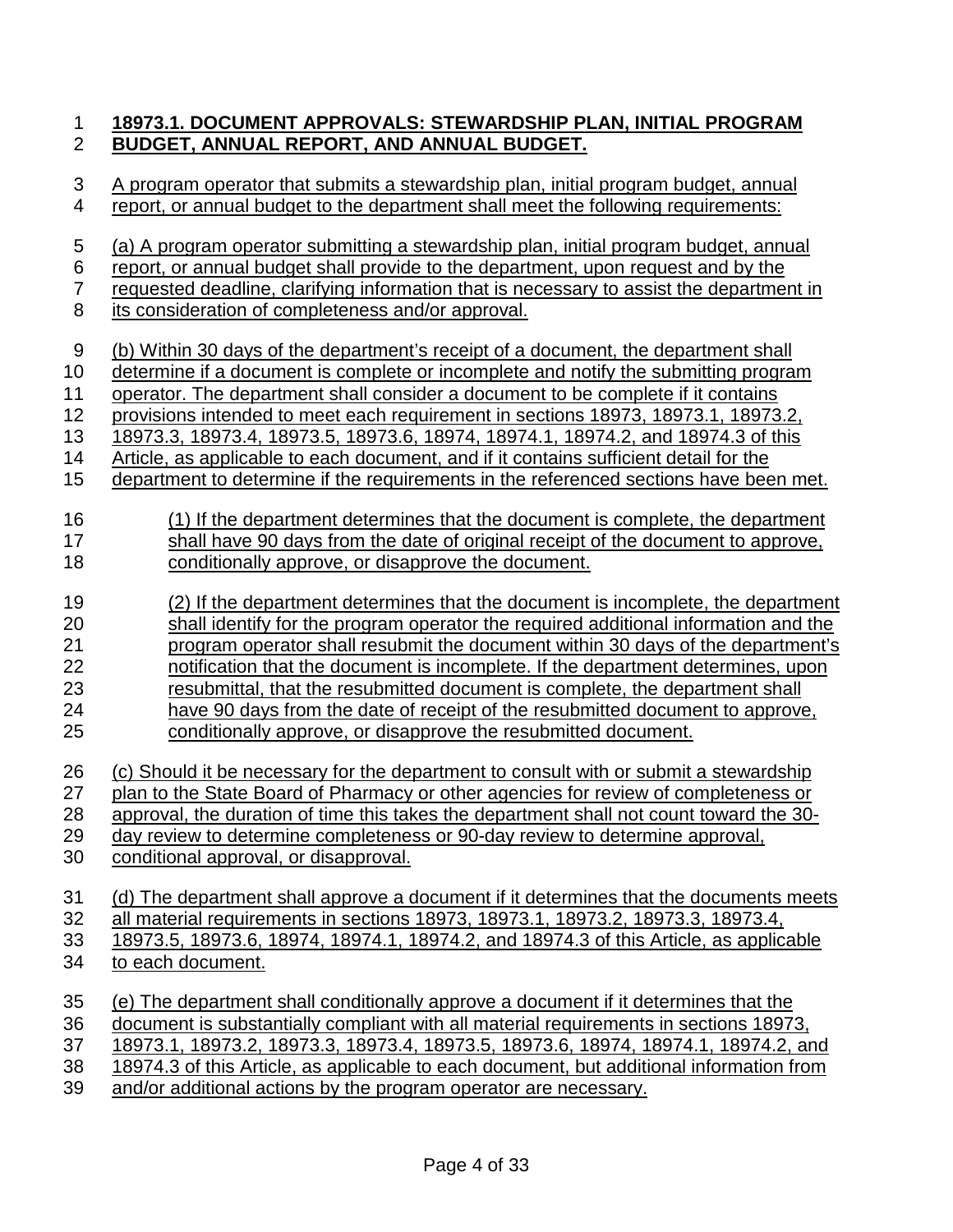1 (f) The department shall disapprove a document if it determines that the document is

2 3 not substantially compliant with all material requirements in sections 18973, 18973.1, 18973.2, 18973.3, 18973.4, 18973.5, 18973.6, 18974, 18974.1, 18974.2, and 18974.3

4 of this Article, as applicable to each document.

5 6 7 8 9 10 11 12 13 14 15 16 17 18 19 20 21 22 23 24 25 26 27 28 29 30 31 32 33 34 35 36 (g) If the department conditionally approves a stewardship plan, the department shall identify the condition(s) to be met for approval and provide written notice to the program operator within 30 days of conditional approval. The program operator shall comply with the conditions in that notice as specified. If the conditions are not met, the department shall notify the program operator that the plan is deemed disapproved and the covered entities operating under the stewardship plan are not in compliance until the program operator submits a stewardship plan the department approves. (h) If the department disapproves a stewardship plan, the department shall explain how the stewardship plan does not comply and provide written notice to the program operator within 30 days of disapproval. The program operator shall resubmit a revised stewardship plan within 60 days of the disapproval date the written notice was issued, and the department will review the revised stewardship plan within 90 days of resubmittal. If a revised stewardship plan is disapproved by the department, the covered entities operating under the stewardship plan are not in compliance until the program operator submits a stewardship plan that the department approves. (i) A program operator shall submit any significant changes to a stewardship plan in writing for approval by the department, and shall not implement the changes prior to that approval. Any significant changes to an approved stewardship plan shall be submitted to the department in accordance with the requirements of section 18973. The program operator shall also include a re-certification that the stewardship plan containing the significant changes is compliant with all applicable laws and regulations, in accordance with section 18973.2(e)(2) or 18973.3(d)(2), as applicable. (j) If the department conditionally approves an annual report or program budget, the department shall identify the condition(s) to be met for approval and provide written notice to the program operator within 30 days of conditional approval. The program operator shall comply with the conditions in that written notice within 60 days of the date the written notice was issued, unless the Director of the Department of Resources Recycling and Recovery determines that additional time is needed. If the program operator does not comply and the conditions are not met within 60 days of the date the written notice was issued for a conditional approval, the department shall disapprove the annual report or program budget. (k) If the department disapproves an annual report or program budget, the department

37 38 39 40 shall identify how the annual report or program budget does not comply and provide written notice to the program operator within 30 days of disapproval. The program operator shall resubmit a revised annual report or program budget and provide any supplemental information requested within 60 days of the date the written notice was

41 issued.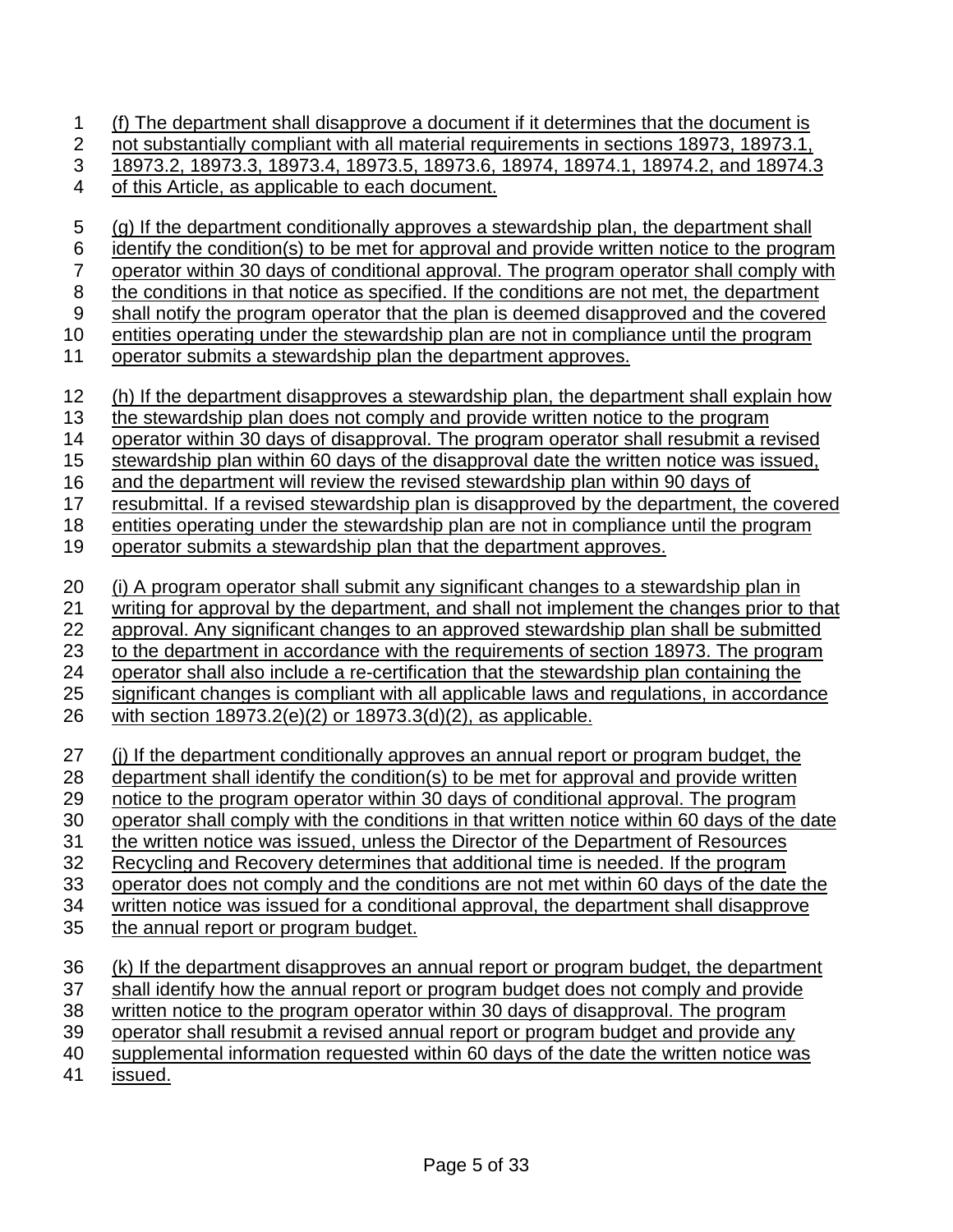- 1 (l) The department's review of any resubmitted documents shall follow the process  $\mathcal{P}$ outlined in subdivisions (a) through (k) above.
- 3 (m) A program operator shall fully implement operation of an approved stewardship
- 4 program no later than 270 days after approval by the department of the stewardship
- 5 plan that establishes the stewardship program.
- 6 Note: Authority cited: Sections 40401, 42031.2 and 40502, Public Resources Code.
- 7 Reference: Sections 42030, 42032 and 42033.2, Public Resources Code.

#### 8 **18973.2. STEWARDSHIP PLAN FOR COVERED DRUGS.**

- 9 Within six months of the adoption date of the regulations in this Article by the
- 10 department, a program operator shall submit a stewardship plan to the department. To
- 11 be complete, the stewardship plan shall include the following:
- 12 (a) Contact information of the corporate officer, or designee, responsible for submitting
- 13 and overseeing the stewardship plan on behalf of the program operator, including, but
- 14 not limited to:
- 15 (1) Contact name and title
- 16 (2) Name of program operator
- 17 (3) Mailing and physical address(es)
- 18 (4) Phone number
- 19 (5) Email address
- 20 (6) Internet website address
- 21 (b) Contact information for each covered entity participating in the stewardship plan,
- 22 including, but not limited to:
- 23 (1) Contact name and title
- 24 (2) Name of covered entity
- 25 (3) Mailing and physical address(es)
- 26 (4) Covered entity email address
- 27 (5) Covered entity internet website address
- 28 (6) Covered entity phone number
- 29 (c) List of each covered drug sold or offered for sale by each participating covered entity
- 30 covered by the stewardship plan.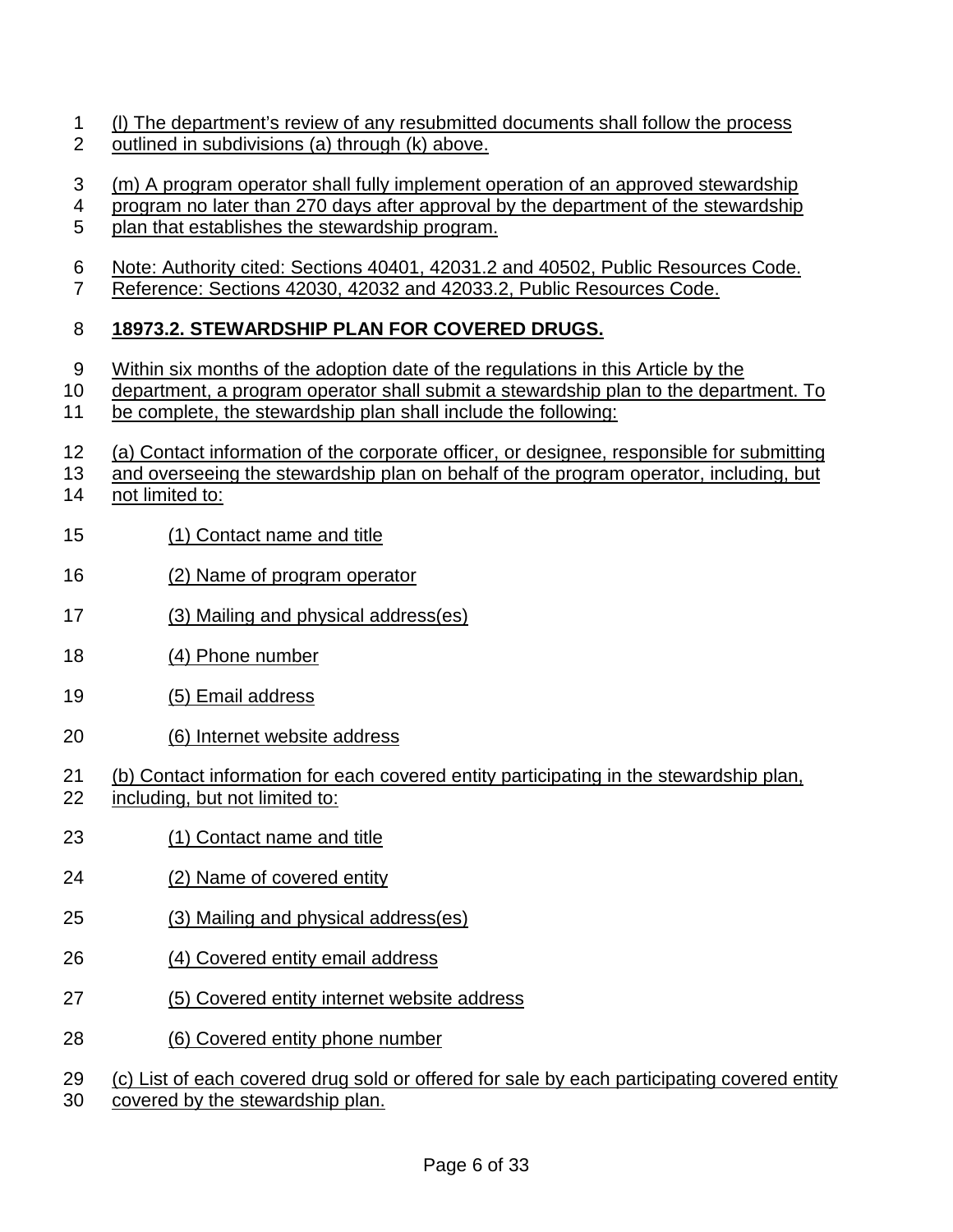| 1              | (d) Authorized Collectors.                                                            |
|----------------|---------------------------------------------------------------------------------------|
| $\overline{2}$ | (1) Contact information for each participating authorized collector operating a       |
| 3              | collection site where covered drugs are collected, including, but not limited to, the |
| $\overline{4}$ | following:                                                                            |
| 5              | (A) Contact name and title                                                            |
| 6              | (B) Name of authorized collector                                                      |
| 7              | (C) Mailing and physical address(es)                                                  |
| 8              | (D) List of participating authorized collection sites, with name and physical         |
| 9              | address, by county                                                                    |
| 10             | (2) Pursuant to Section 42032.2(b)(1) of the Public Resources Code, list of           |
| 11             | potential authorized collectors, in the counties in which the program will operate,   |
| 12             | that were notified of the opportunity to serve as an authorized collector for the     |
| 13             | proposed stewardship program, and the method(s) by which each potential               |
| 14             | authorized collector was notified. The notification shall occur at least 120 days     |
| 15             | before the stewardship plan is submitted to the department.                           |
| 16             | (3) Pursuant to Section 42032.2(b)(1) of the Public Resources Code, description       |
| 17             | of the process by which good faith negotiations with potential authorized             |
| 18             | collectors were and, if applicable, continue to be conducted. If a potential          |
| 19             | authorized collector expresses interest in participating in a stewardship program,    |
| 20             | the program operator shall commence good faith negotiations with the potential        |
| 21             | authorized collector within 30 days.                                                  |
| 22             | (4) Description of efforts to work with retail pharmacies and retail pharmacy         |
| 23             | chains to fulfill the requirement in section 42032.2(b)(2) of the Public Resources    |
| 24             | Code, if applicable.                                                                  |
| 25             | (5) Description of the process to incorporate potential authorized collectors that    |
| 26             | submit a written offer to join the stewardship program, in accordance with section    |
| 27             | 42032.2(b)(3) of the Public Resources Code. A program operator shall include          |
| 28             | under its stewardship program any entity listed in subdivision (b) of section         |
| 29             | 42030 of the Public Resources Code that offers to participate in the stewardship      |
| 30             | program, in writing and without compensation, even if the minimum convenience         |
| 31             | standards set in clause (i) of subsection $(1)(F)$ of subdivision (a) of section      |
| 32             | 42032.2 of the Public Resources Code have been achieved. The program                  |
| 33             | operator shall include the offering entity as an authorized collector in the          |
| 34             | stewardship program within 90 days of receiving the written offer to participate. A   |
| 35             | program operator shall not be required to respond to offers pursuant to this          |
| 36             | subsection until the program operator's stewardship plan has been approved by         |
| 37             | the department.                                                                       |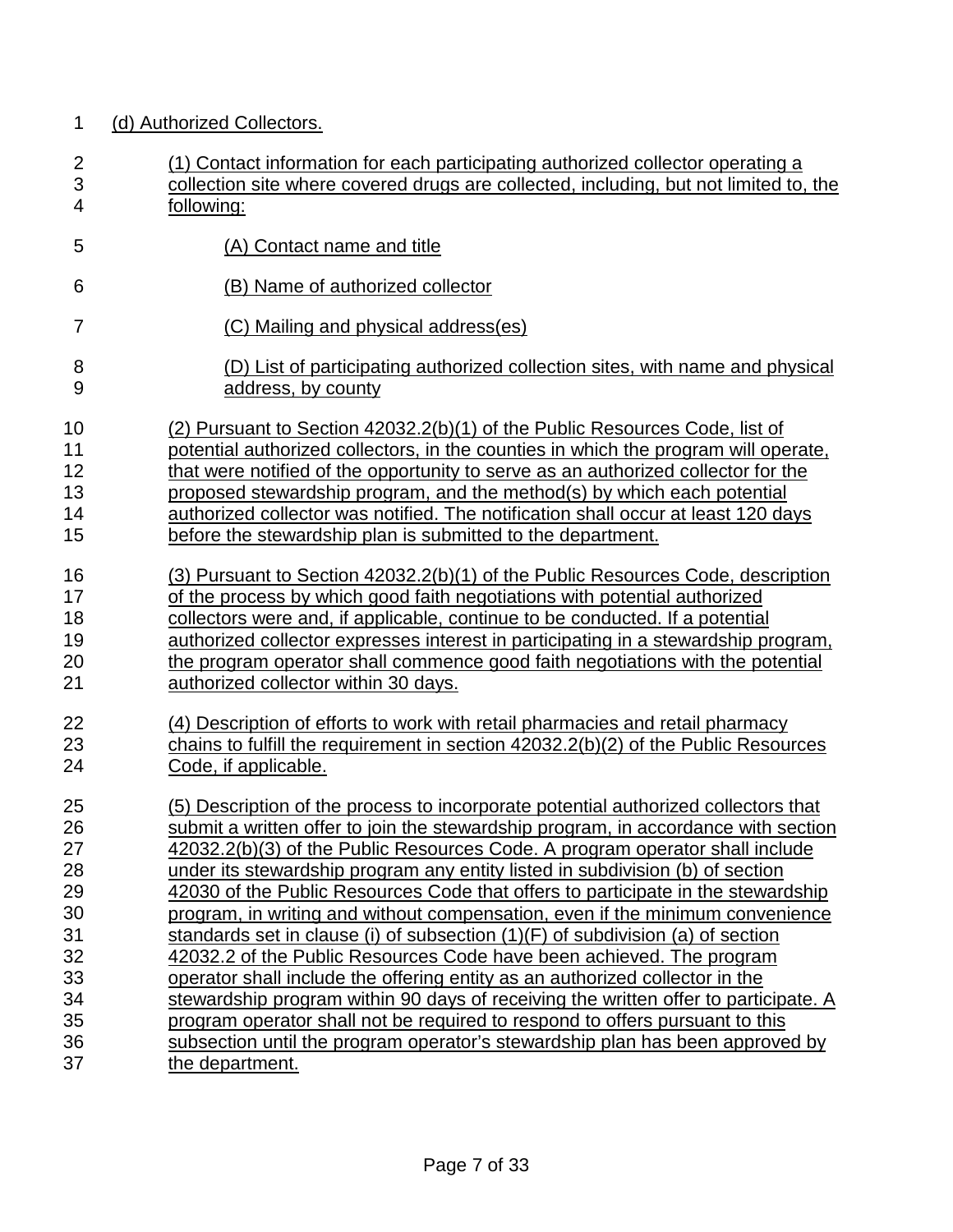| 1              | (6) Description of the reasons for excluding any potential authorized collectors,      |
|----------------|----------------------------------------------------------------------------------------|
| $\overline{2}$ | including those who request joining the program, as applicable.                        |
| 3              | (7) Description of how the program operator will notify any potential authorized       |
| 4              | collectors of the reasons they were rejected from inclusion in the stewardship         |
| 5              | program and what changes the potential authorized collector can make in order          |
| 6              | to join the stewardship program.                                                       |
| 7              | (e) State Agency Determinations and Compliance Certifications.                         |
| 8              | (1) State agency determinations, pursuant to section $42032.2(a)(1)(C)$ of the         |
| $9\,$          | Public Resources Code. If a determination of noncompliance was initially issued.       |
| 10             | the stewardship plan shall include both the initial determination of noncompliance     |
| 11             | and the superseding determination of compliance. If any state agency failed to         |
| 12             | respond to a request for review within 90 days of receipt of the stewardship plan,     |
| 13             | the program operator shall include documentation of this request along with a          |
| 14             | written certification, signed by an authorized representative of the program           |
| 15             | operator, that, at the time of submission to the department, the stewardship plan      |
| 16             | is consistent with all laws and regulations relevant to that agency's authority, and   |
| 17             | the applicable state agency failed to respond within 90 days of receipt of the         |
| 18             | stewardship plan.                                                                      |
| 19             | (2) Written certification by an authorized representative of the program operator      |
| 20             | that, at the time of submission to the department, the stewardship plan, including     |
| 21             | all aspects of the plan related to the collection, transportation, and disposal of     |
| 22             | covered drugs, is in compliance with all applicable local, state, and federal laws     |
| 23             | and regulations, including, but not limited to United States Drug Enforcement          |
| 24             | Administration regulations.                                                            |
| 25             | (f) Initial Program Budget and Program Funding. Demonstration of adequate funding for  |
| 26             | all administrative and operational costs of the stewardship program for the first five |
| 27             | calendar years of operation, to be borne by participating covered entities pursuant to |
| 28             | section 18973.6.                                                                       |
| 29             | (g) Collection, Transportation, and Disposal System. Descriptions of the following:    |
| 30             | (1) Processes and policies that will be used to safely and securely collect, track,    |
| 31             | and properly manage covered drugs from collection through final disposal.              |
| 32             | (2) How convenience standards pursuant to subsection $(1)(F)$ of subdivision (a)       |
| 33             | of section 42032.2 of the Public Resources Code will be met for each county,           |
| 34             | including the following:                                                               |
| 35             | (A) How reasonable geographic spread is determined, including all factors              |
| 36             | applied to develop the determination. Population considerations shall use              |
| 37             | the most recent publicly available population calculations from the State of           |
| 38             | California Department of Finance.                                                      |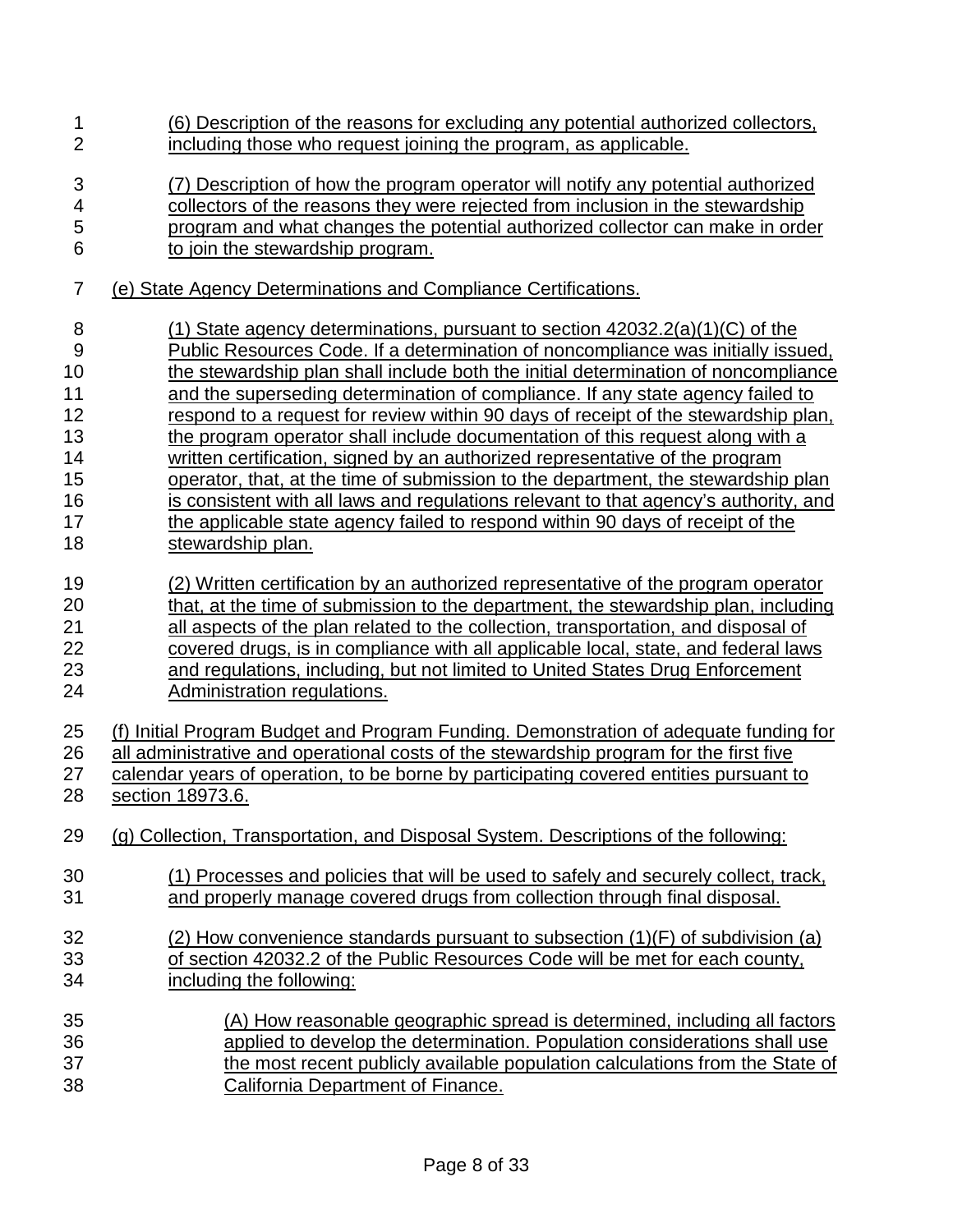| 1              | (B) How frequently the convenience standards will be re-evaluated to                |
|----------------|-------------------------------------------------------------------------------------|
| $\overline{c}$ | ensure compliance with the convenience standards, including updating                |
| 3              | population estimates.                                                               |
| 4              | (3) Tracking mechanism(s) for collection, transportation, and disposal.             |
| 5              | (4) Metrics that will be used to measure the amount, including, but not limited to, |
| 6              | weight, of covered drugs collected from ultimate users at each authorized           |
| $\overline{7}$ | collection site.                                                                    |
| 8              | (5) Each service provider to be used to transport, process, or dispose of covered   |
| $\overline{9}$ | drugs collected through the stewardship program, including, but not limited to:     |
| 10             | (A) Name of service provider                                                        |
| 11             | (B) Mailing and physical address(es)                                                |
| 12             | (6) Mail-back services or an alternative form of collection and disposal system to  |
| 13             | be provided to ultimate users, pursuant to sections 42032.2(a)(1)(G) and            |
| 14             | 42032.2(c) of the Public Resources Code. Include, at a minimum, the following       |
| 15             | information:                                                                        |
| 16             | (A) List of locations and/or description of mechanisms to provide ultimate          |
| 17             | users with preaddressed, prepaid mail-back materials or an alternative              |
| 18             | form of collection and disposal system that would render the covered drug           |
| 19             | inert, if applicable.                                                               |
| 20             | (B) Pursuant to section 42032.2(a)(1)(G)(i) of the Public Resources Code,           |
| 21             | mechanism to provide preaddressed, prepaid mail-back materials or an                |
| 22             | alternative form of collection and disposal system requested by ultimate            |
| 23             | users who are homeless, homebound, or disabled through the program                  |
| 24             | operator's internet website and toll-free telephone number.                         |
| 25             | (C) Pursuant to section 42032.2(c)(2) of the Public Resources Code,                 |
| 26             | description of any mail-back program or alternative form of collection and          |
| 27             | disposal system that complies with applicable local, state, and federal             |
| 28             | <u>laws and regulations including, but not limited to, United States Drug</u>       |
| 29             | <b>Enforcement Administration regulations that will be used as a</b>                |
| 30             | supplemental service for any county that does not have the minimum                  |
| 31             | number of authorized collection sites due to circumstances beyond the               |
| 32             | program operator's control.                                                         |
| 33             | (D) Pursuant to section 42032.2(a)(1)(G)(ii) of the Public Resources Code,          |
| 34             | any alternative methods of collection for covered drugs, other than                 |
| 35             | controlled substances, that cannot be accepted or commingled with other             |
| 36             | covered drugs in secure collection receptacles or through a mail-back               |
| 37             | program, to the extent technically feasible and permissible under                   |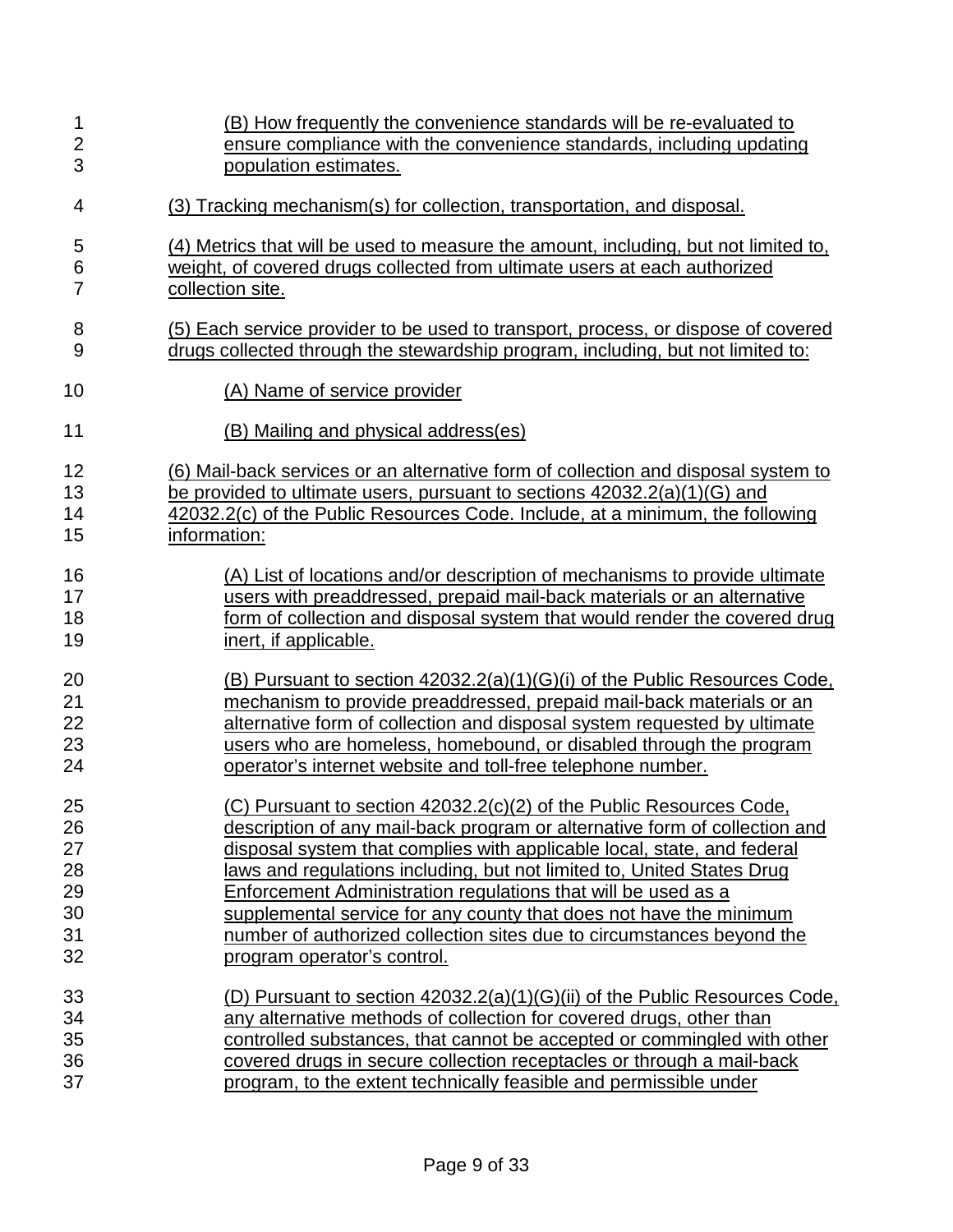| 1              | applicable state and federal law, including, but not limited to, United States             |
|----------------|--------------------------------------------------------------------------------------------|
| $\overline{2}$ | Drug Enforcement Administration regulations.                                               |
| 3              | (E) Metrics that will be used to measure the amount of preaddressed.                       |
| 4              | prepaid mail-back materials distributed or alternative form of collection and              |
| 5              | disposal system provided, and the metrics used to measure the amount of                    |
| 6              | material returned.                                                                         |
| $\overline{7}$ | (7) Description of a service schedule that meets the needs of each authorized              |
| 8              | collection site. Process by which collection receptacles will be monitored,                |
| 9              | explanation of how service schedules are determined to ensure that collection              |
| 10             | receptacles do not reach capacity, and procedures to be followed if capacity is            |
| 11             | reached. The service schedule must meet the needs of each authorized                       |
| 12             | collection site to ensure that collected covered drugs are transported to final            |
| 13             | disposal in a timely manner.                                                               |
| 14             | (8) What corrective actions will be taken if a program operator discovers critical         |
| 15             | instances of noncompliance with stewardship plan policies and procedures.                  |
| 16             | (9) How each participating collection site will be funded or reimbursed, if                |
| 17             | applicable.                                                                                |
| 18             | (10) Standard operating procedures that will address incidents related to safety           |
| 19             | and security, including processes to ensure that the department and applicable             |
| 20             | local, state, and federal agencies are notified of the incident. This description          |
| 21             | shall also explain the actions that will be taken to change policies, procedures,          |
| 22             | and tracking mechanisms to alleviate the problems with safety and security and             |
| 23             | improve safety and security.                                                               |
| 24             | (h) Collection, Transportation, and Disposal System Records. Description of how and        |
| 25             | where the records generated during the collection, transportation, and disposal of         |
| 26             | collected covered drugs will be maintained. These records include, but are not limited     |
| 27             | to: collection manifests, mailer distributions, receipts of returned covered drugs, return |
| 28             | mailings, and final disposal of covered drugs, as applicable.                              |
| 29             | (i) Ordinance Repeals. Pursuant to subdivision (e) of section 42032.2 of the Public        |
| 30             | Resources Code, description of processes, logistics, and timing of implementation that     |
| 31             | will be necessary for the stewardship program to expand into jurisdictions not previously  |
| 32             | included in the stewardship plan, in the event of the repeal of a local stewardship        |
| 33             | program ordinance. The description shall include an explanation of how the stewardship     |
| 34             | program will meet the convenience standards, pursuant to subsection (1)(F) of              |
| 35             | subdivision (a) of section 42032.2 of the Public Resources Code.                           |
| 36             | (i) Education and Outreach. Description of a comprehensive education and outreach          |
| 37             | program that shall include, but is not limited to, the following:                          |
| 38             | (1) Any activities to promote awareness and maximize ultimate user participation           |
| 39             | in the stewardship program, including, but not limited to, provision of educational        |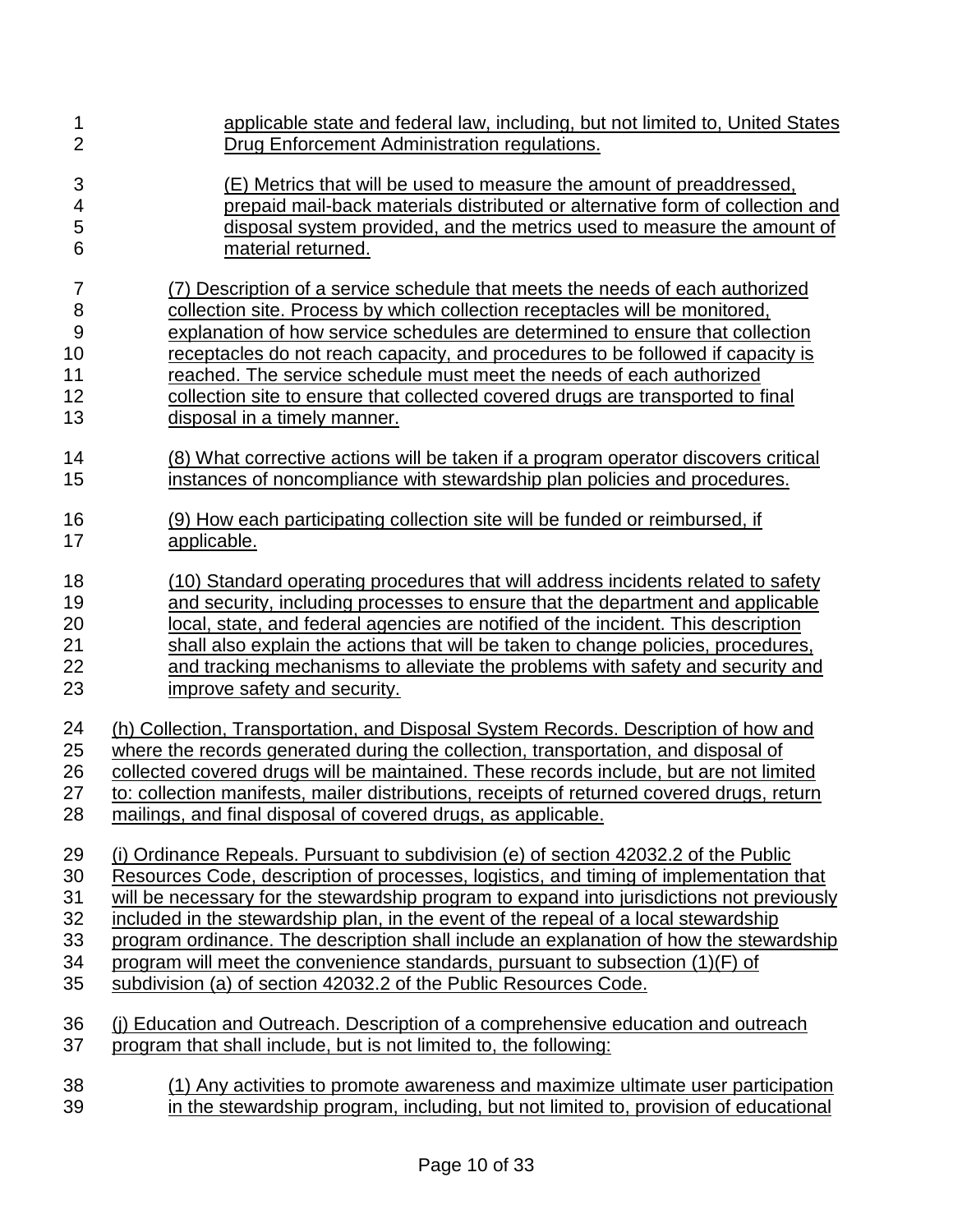| 1              | and outreach materials for persons authorized to prescribe drugs, pharmacies,       |
|----------------|-------------------------------------------------------------------------------------|
| $\overline{2}$ | pharmacists, ultimate users, and others, as necessary.                              |
| 3              | (2) Materials to be utilized that are distributed in languages suited to local      |
| 4              | demographics, consistent with section 7295 of the Government Code. These            |
| 5              | materials shall include, but are not limited to, signage for hospitals, pharmacies, |
| 6              | and other locations, as necessary. Signage or labeling for secure collection        |
| $\overline{7}$ | receptacles shall be designed with explanatory graphics which are readily           |
| 8              | understandable by all ultimate users.                                               |
| 9              | (3) Establishment of an internet website designed with functionality for mobile     |
| 10             | platforms, provided with language options suited to local demographics,             |
| 11             | consistent with section 7295 of the Government Code, and maintained to ensure       |
| 12             | all information is up to date and accurate. The internet website's digital content  |
| 13             | and navigability must be accessible to disabled individuals. The internet website   |
| 14             | shall include, but is not limited to, the following:                                |
| 15             | (A) Authorized collection site physical addresses                                   |
| 16             | (B) Authorized collection site contact telephone numbers                            |
| 17             | (C) Authorized collection site days and hours of operation                          |
| 18             | (D) Mechanism to accept requests for mail-back materials from ultimate              |
| 19             | users who are homeless, homebound, or disabled                                      |
| 20             | (E) Information to promote the stewardship program, including, but not              |
| 21             | limited to, instructions for safe handling and proper disposal of covered           |
| 22             | drugs and information on collection options                                         |
| 23             | (4) Establishment of a toll-free telephone number to accept requests for mail-      |
| 24             | back materials from ultimate users who are homeless, homebound, or disabled,        |
| 25             | and to provide disposal options and other program information to ultimate users     |
| 26             | without access to the internet. The toll-free telephone number shall offer          |
| 27             | language options suited to local demographics, accept calls via human               |
| 28             | representative, and provide services for hearing-impaired and speech-impaired       |
| 29             | individuals.                                                                        |
| 30             | (5) Metrics to evaluate performance of the comprehensive education and              |
| 31             | outreach program, including, but not limited to, ultimate user awareness, program   |
| 32             | usage, and accessibility.                                                           |
| 33             | (6) How ultimate users will be encouraged to separate products that are not         |
| 34             | covered products from covered products, when appropriate, before submitting         |
| 35             | the covered products to an authorized collection site or mail-back program.         |
| 36             | (7) How the program operator will comply with the requirement in section            |
| 37             | 42031.6(b) of the Public Resources Code.                                            |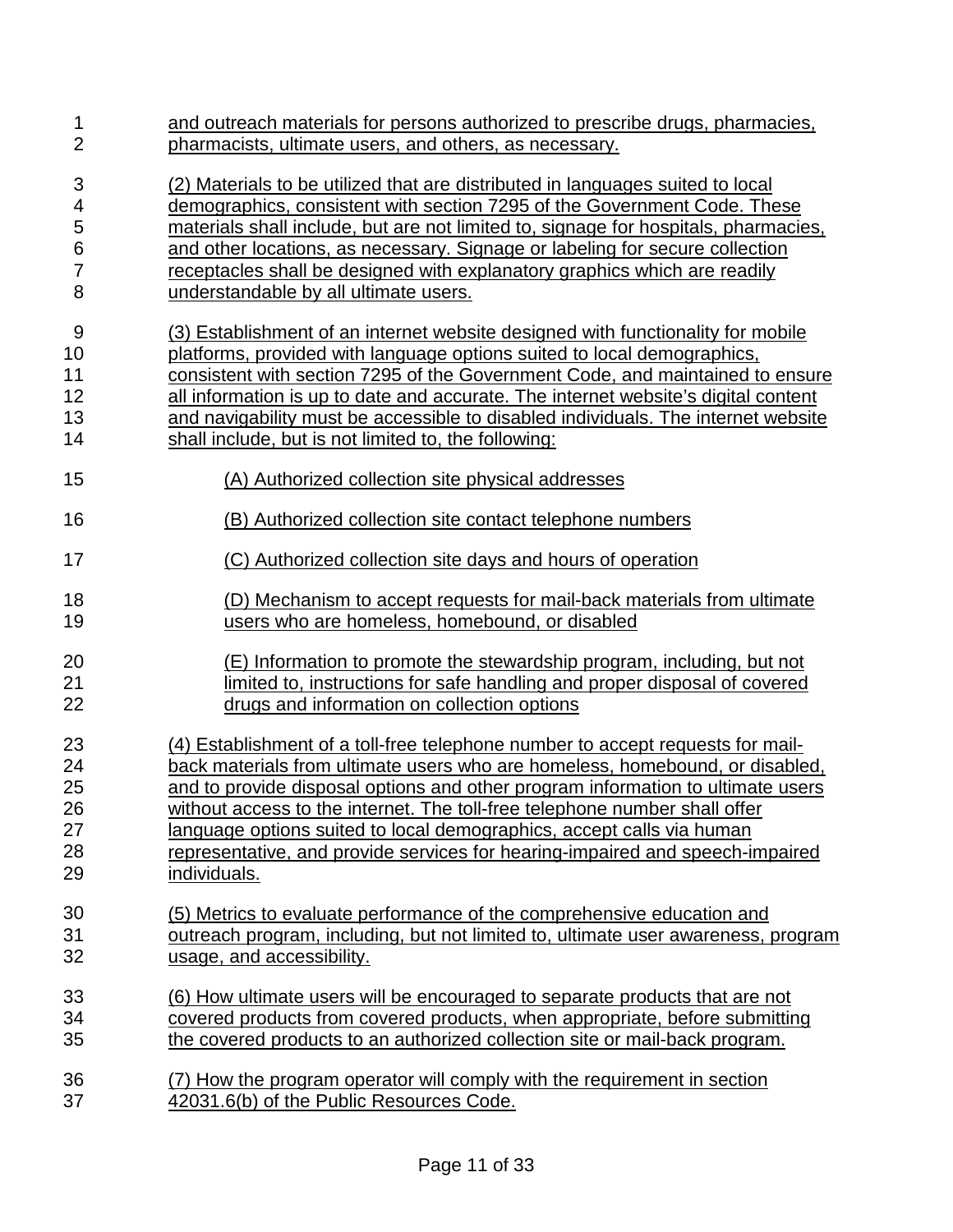- 1 (k) Coordination Efforts. Description of how the program operator will coordinate with
- 2 other program operators to avoid confusion to the public and all program participants in
- 3 the event that multiple stewardship programs for covered drugs are in operation
- 4 concurrently or new stewardship programs begin operating.
- 5 (l) Process for providing grants, loans, sponsorships, reimbursements, or other
- 6 incentives, if applicable.
- 7 8 (m) Process for selecting service providers, including a description of any competitive procedure used, if applicable.
- 9 Note: Authority cited: Sections 40401, 42031.2 and 40502, Public Resources Code.
- 10 Reference: Sections 42030, 42031, 42031.6, 42032, 42032.2, 42033, 42035.8, 42036.2
- 11 and 42036.4, Public Resources Code; and Section 17041, California Code of
- 12 Regulations.

#### 13 **18973.3. STEWARDSHIP PLAN FOR HOME-GENERATED SHARPS WASTE.**

- 14 Within six months of the adoption date of the regulations in this Article by the
- 15 department, a program operator shall submit a stewardship plan to the department. To
- 16 17 be complete, a stewardship plan for home-generated sharps waste shall include the following:
- 18 (a) Contact information of the corporate officer, or designee, responsible for submitting
- 19 and overseeing the stewardship plan on behalf of the program operator, including, but
- 20 not limited to:
- 21 (1) Contact name and title
- 22 (2) Name of program operator
- 23 (3) Mailing and physical address(es)
- 24 (4) Phone number
- 25 (5) Email address
- 26 (6) Internet website address
- 27 28 (b) Contact information for each covered entity participating in the stewardship plan, including, but not limited to:
- 29 (1) Contact name and title
- 30 (2) Name of covered entity
- 31 (3) Mailing and physical address(es)
- 32 (4) Covered entity email address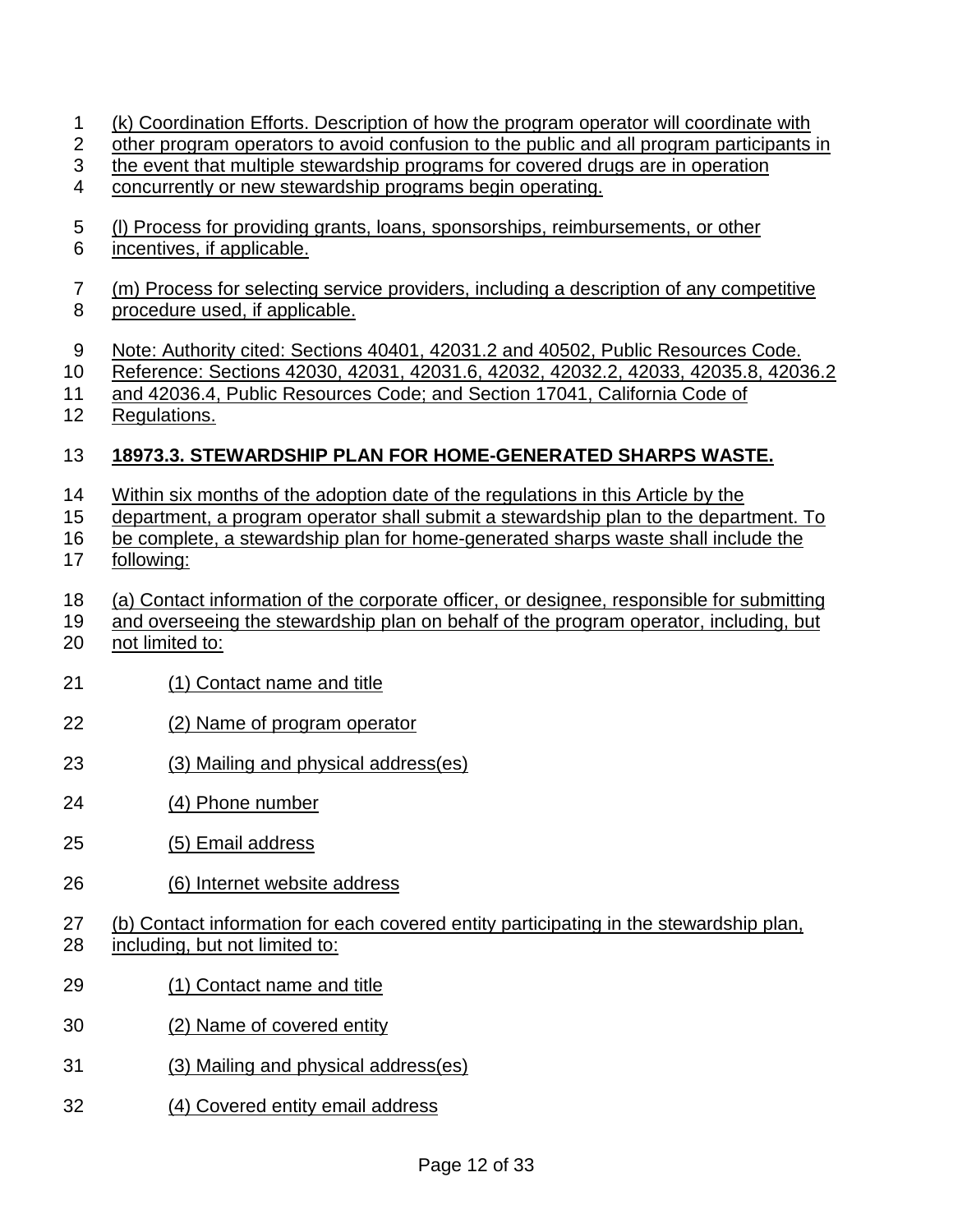- 1 (5) Covered entity internet website address
- 2 (6) Covered entity phone number
- 3 4 (c) List of sharps sold or offered for sale by each participating covered entity covered by the stewardship plan.
- 5 (d) State Agency Determinations and Compliance Certifications.
- 6 7 8 9 10 11 12 13 14 15 16 17 18 19 20 21 22 23 24 25 26 27 28 29 30 31 32 33 34 35 36 (1) Agency determinations pursuant to 42032.2(d)(1)(B) of the Public Resources Code. If a determination of noncompliance was initially issued, the stewardship plan shall include both the initial determination of noncompliance and the superseding determination of compliance. If any state agency failed to respond to a request for review within 90 days of receipt of the stewardship plan, the program operator shall include documentation of this request along with a written certification, signed by an authorized representative of the program operator, that at the time of submission to the department, the stewardship plan is consistent with all laws and regulations relevant to that agency's authority, and the applicable agency failed to respond within 90 days of receipt of the stewardship plan. (2) Written certification, by an authorized representative of the program operator, that, at the time of submission to the department, the stewardship plan, including all aspects of the plan related to the handling, transportation, and disposal of homegenerated sharps waste is in compliance with all applicable local, state, and federal laws and regulations. (e) Initial Program Budget and Program Funding. Demonstration of adequate funding for all administrative and operational costs of the stewardship program for the first five calendar years of operation, to be borne by participating covered entities pursuant to section 18973.6. (f) Collection, Transportation, and Disposal System. Descriptions of the following: (1) Processes and policies that will be used to safely and securely collect, track, and properly manage home-generated sharps waste from collection through final disposal. (2) How stewardship plan implementation will provide or initiate distribution of sharps waste containers and mail-back materials, which include mail-back packaging and informational material, at no cost to ultimate users at the point of sale, to the extent allowable by law. In addition, how stewardship plan implementation will meet the following requirements: (A) Containers and mail-back materials shall be distributed in amounts sufficient to accommodate the volume of sharps purchased by the ultimate user over a selected time period.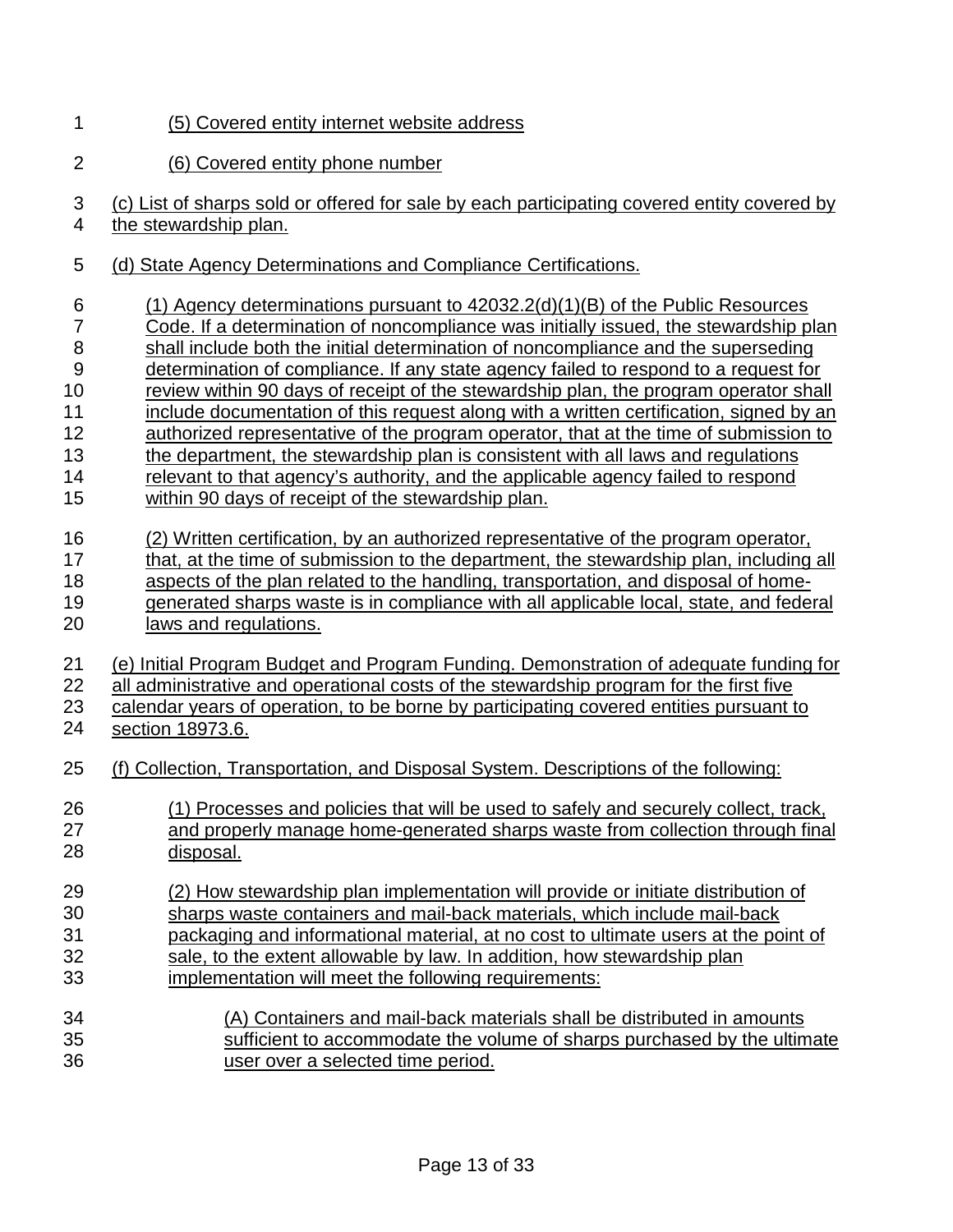| 1              | (B) For any sharps, the packaging, an insert or instructions, or separate         |
|----------------|-----------------------------------------------------------------------------------|
| $\overline{2}$ | information provided to the ultimate user shall include all necessary             |
| 3              | information on proper sharps waste disposal.                                      |
| 4              | (C) All sharps waste containers shall include, on a label affixed to the          |
| 5              | container or packaging or on a separate insert included in the container or       |
| 6              | packaging, the program operator's internet website and toll-free telephone        |
| $\overline{7}$ | number.                                                                           |
| 8              | (D) Prepaid postage shall be affixed to the container or mail-back                |
| 9              | <u>packaging.</u>                                                                 |
| 10             | (3) Collection, Transportation, and Disposal System Records. Description of how   |
| 11             | and where the records generated during the collection, transportation, and        |
| 12             | disposal of collected home-generated sharps waste will be maintained. These       |
| 13             | records shall include, but are not limited to: collection manifests, mailer       |
| 14             | distributions, receipts of returned home-generated sharps waste return mailings,  |
| 15             | and final disposal of home-generated sharps waste, as applicable.                 |
| 16             | (4) Each service provider to be used to transport, process, or dispose of home-   |
| 17             | generated sharps waste collected through the stewardship program, including,      |
| 18             | but not limited to:                                                               |
| 19             | (A) Name of service provider                                                      |
| 20             | (B) Mailing and physical address(es) of service provider                          |
| 21             | (5) Supplemental collection method(s) for home-generated sharps waste that        |
| 22             | may be provided, in addition to, but not in lieu of, the mail-back program. These |
| 23             | methods may include, but are not limited to:                                      |
| 24             | (A) Secure receptacle collection. If a program operator proposes to               |
| 25             | implement a receptacle-based program using authorized and approved                |
| 26             | home-generated sharps consolidation points under the Medical Waste                |
| 27             | Management Act, then the following information, as applicable, shall be           |
| 28             | included, but not be limited to:                                                  |
| 29             | (i) Name and physical address of home-generated sharps                            |
| 30             | consolidation point(s).                                                           |
| 31             | (ii) Process by which collection receptacles will be monitored.                   |
| 32             | process by which service schedules will be determined to ensure                   |
| 33             | that collection receptacles do not reach capacity, and the procedure              |
| 34             | to be followed if capacity is reached.                                            |
| 35             | (iii) How each participating home-generated sharps consolidation                  |
| 36             | point will be funded or reimbursed, if applicable.                                |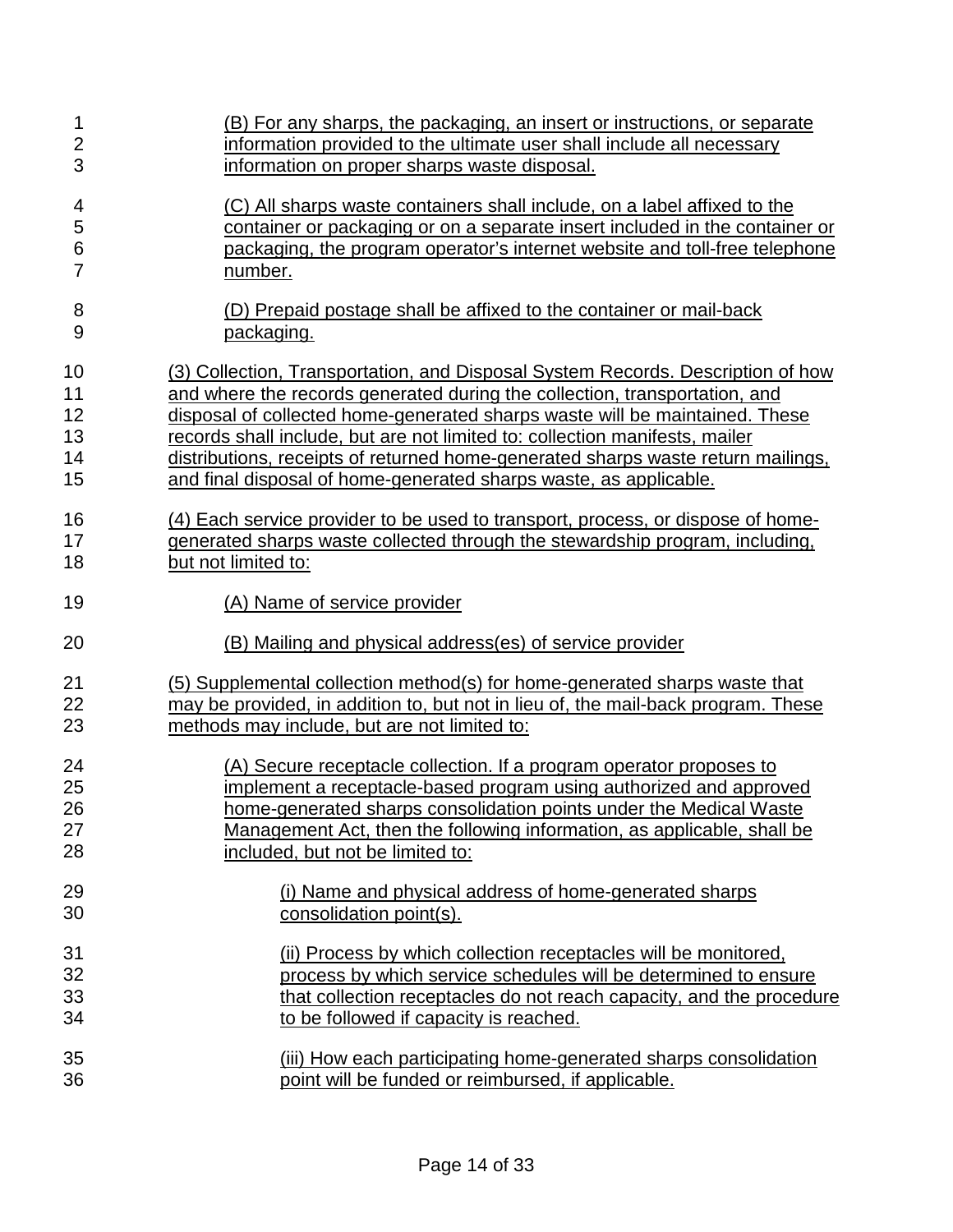| 1              | (iv) Standard operating procedures that will address incidents                      |
|----------------|-------------------------------------------------------------------------------------|
| $\overline{2}$ | related to safety and security, including processes to ensure that                  |
| 3              | the department and applicable local, state, and federal agencies                    |
| 4              | are notified of the incident. This description shall also explain the               |
| 5              | actions that will be taken to change policies, procedures, and                      |
| 6              | tracking mechanisms to alleviate the problems with safety and                       |
| $\overline{7}$ | security and improve safety and security.                                           |
| 8              | (B) Take-back collection events shall be authorized and approved as a               |
| 9              | home-generated sharps consolidation point under the Medical Waste                   |
| 10             | Management Act. Describe when take-back events are necessary and                    |
| 11             | how they will be conducted, if applicable.                                          |
| 12             | (6) Metrics that will be used to measure the amount of sharps waste containers      |
| 13             | and mail-back materials distributed and metrics that will be used to measure the    |
| 14             | amount of home-generated sharps waste returned.                                     |
| 15             | (7) Metrics that will be used to measure the amount of home-generated sharps        |
| 16             | waste collected through supplemental collection method(s), if applicable.           |
| 17             | (8) Metrics that will be used to measure the amount of home-generated sharps        |
| 18             | waste collected by household hazardous waste facilities operated by local           |
| 19             | agencies that request reimbursement or removal for disposal of home-generated       |
| 20             | sharps waste.                                                                       |
| 21             | (9) Corrective actions that will be taken if a program operator discovers critical  |
| 22             | instances of noncompliance with stewardship plan policies and procedures.           |
| 23             | (g) Local Agency Requests.                                                          |
| 24             | (1) Description of the process for coordinating with local agencies, or an agent on |
| 25             | behalf of a local agency, for the removal of home-generated sharps waste from       |
| 26             | local household hazardous waste facilities, either by reimbursement for             |
| 27             | transportation and disposal costs or removal of the home-generated sharps           |
| 28             | waste.                                                                              |
| 29             | (2) Requests by local agencies, or an agent on behalf of a local agency, shall      |
| 30             | include an invoice and shall be submitted to the program operator, as necessary.    |
| 31             | Such requests shall comply with the requirements in subsection (1)(F)(ii) of        |
| 32             | subdivision (d) of section 42032.2 of the Public Resources Code. Program            |
| 33             | operators shall respond to requests by local agencies within 14 days of receipt of  |
| 34             | the request and identify the method to resolve the request by selecting either      |
| 35             | reimbursement or removal from household hazardous waste facility(ies).              |
| 36             | (A) A program operator that selects to resolve a request through                    |
| 37             | reimbursement to a local agency shall issue payment within 45 days of               |
| 38             | receipt of the local agency's invoice.                                              |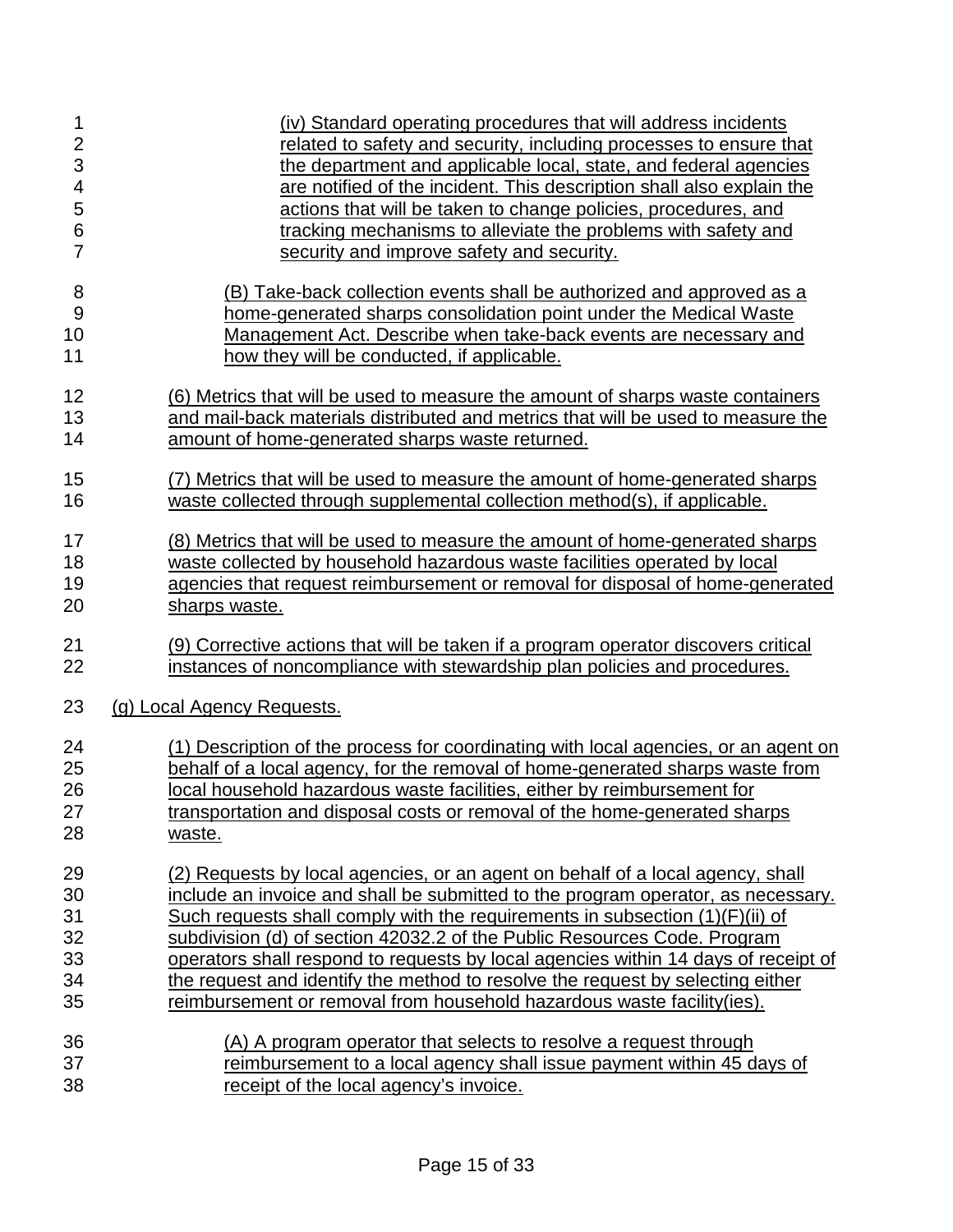| 1                | (B) A program operator that provides for the removal of the home-                         |
|------------------|-------------------------------------------------------------------------------------------|
| $\overline{2}$   | generated sharps waste from the local household hazardous waste                           |
| 3                | facilities shall do so as often as required according to section 117904 of                |
| 4                | the Health and Safety Code or by the local enforcement authority.                         |
| 5                | (h) Ordinance Repeals. Pursuant to subdivision (e) of section 42032.2 of the Public       |
| 6                | Resources Code, description of processes, logistics, and timing of implementation that    |
| $\overline{7}$   | will be necessary for the stewardship program to expand into jurisdictions not previously |
| 8                | included in the stewardship plan, in the event of the repeal of a local stewardship       |
| $\boldsymbol{9}$ | program ordinance.                                                                        |
| 10               | (i) Education and Outreach. Description of a comprehensive education and outreach         |
| 11               | program shall include, but is not limited to, the following:                              |
| 12               | (1) Activities to promote awareness and maximize ultimate user participation in           |
| 13               | the stewardship program, including, but not limited to provision of educational           |
| 14               | and outreach materials for persons authorized to prescribe drugs, pharmacies,             |
| 15               | pharmacists, ultimate users, and others, as necessary.                                    |
| 16               | (2) Materials to be utilized that are distributed in languages suited to local            |
| 17               | demographics, consistent with section 7295 of the Government Code. These                  |
| 18               | materials shall include, but are not limited to, signage for hospitals, pharmacies,       |
| 19               | and other locations, as necessary. Signage or labeling for secure collection              |
| 20               | receptacles shall be designed with explanatory graphics which are readily                 |
| 21               | understandable by all ultimate users.                                                     |
| 22               | (3) Establishment of an internet website designed with functionality for mobile           |
| 23               | platforms, provided with language options suited to local demographics,                   |
| 24               | consistent with section 7295 of the Government Code, and maintained to ensure             |
| 25               | all information is up to date and accurate. The internet website's digital content        |
| 26               | and navigability must be accessible to disabled individuals. The internet website         |
| 27               | shall include, but is not limited to, the following:                                      |
| 28               | (A) A mechanism to accept requests for sharps waste containers and                        |
| 29               | mail-back materials.                                                                      |
| 30               | (B) Information to promote the stewardship program including, but not                     |
| 31               | limited to, instructions for safe handling and proper disposal of home-                   |
| 32               | generated sharps waste and information on collection options for home-                    |
| 33               | generated sharps waste.                                                                   |
| 34               | (C) Home-generated sharps consolidation point addresses, if applicable.                   |
| 35               | (D) Home-generated sharps consolidation point site days and hours of                      |
| 36               | operation, if applicable.                                                                 |
| 37               | (E) Home-generated sharps consolidation point contact telephone                           |
| 38               | numbers, if applicable.                                                                   |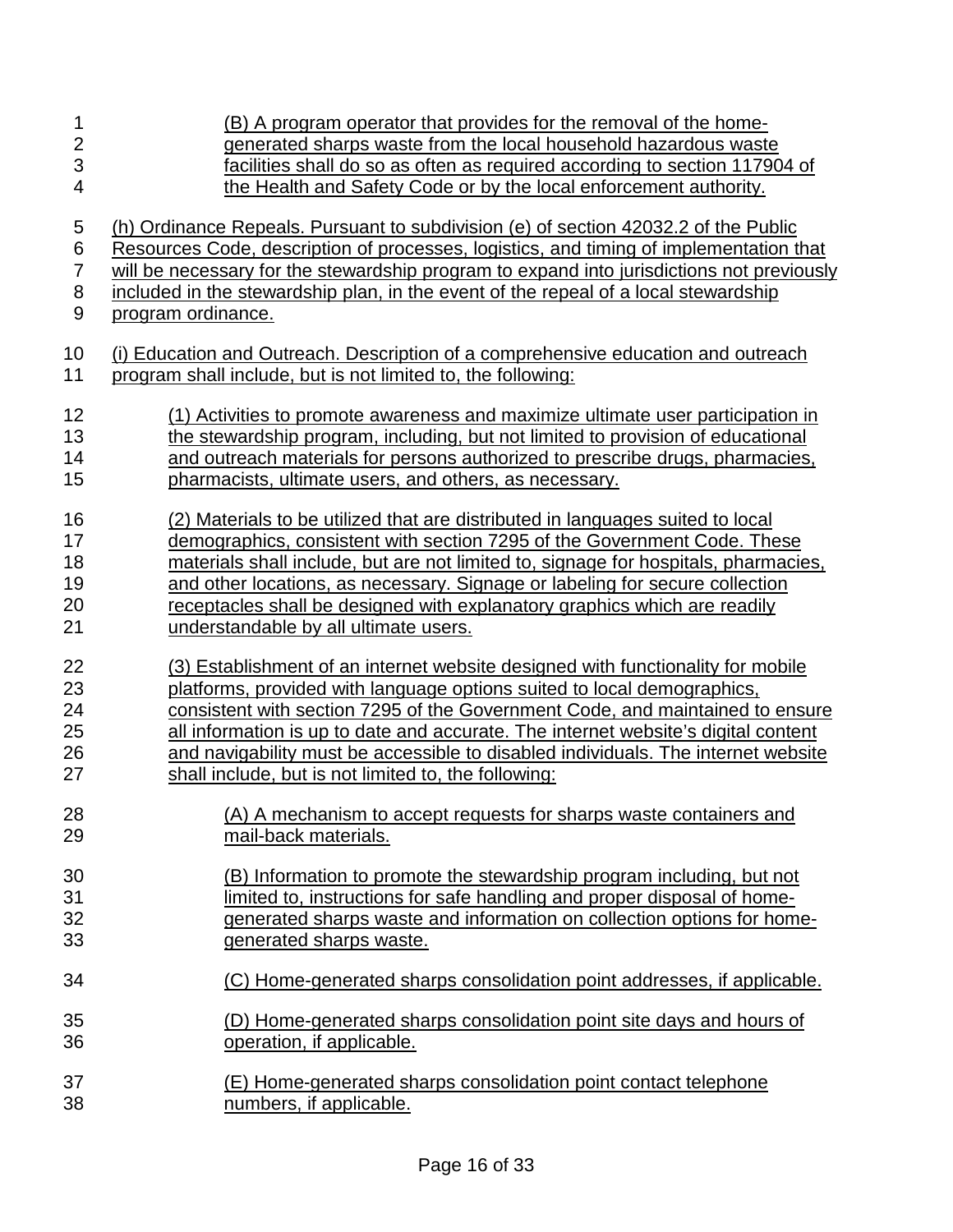| 1              | (4) Establishment of a toll-free telephone number to serve as an option for              |
|----------------|------------------------------------------------------------------------------------------|
| $\overline{2}$ | ultimate users to request sharps waste containers and mail-back materials, and           |
| 3              | to obtain information about the program, including, but not limited to what is           |
| 4              | outlined in section 18973.3(i)(3)(A)-(E). The toll-free telephone number shall offer     |
| 5              | language options suited to local demographics, accept calls via human                    |
| 6              | representative, and provide services for hearing-impaired and speech-impaired            |
| $\overline{7}$ | <u>individuals.</u>                                                                      |
| 8              | (5) Metrics to evaluate performance of the comprehensive education and                   |
| 9              | outreach program, including, but not limited to, ultimate user awareness, program        |
| 10             | usage, and accessibility.                                                                |
| 11             | (6) How ultimate users will be encouraged to separate products that are not              |
| 12             | covered products from covered products, when appropriate, before submitting              |
| 13             | the covered products to a home-generated sharps consolidation point or mail-             |
| 14             | back program.                                                                            |
| 15             | (7) How the program operator will comply with the requirement in section                 |
| 16             | 42031.6(b) of the Public Resources Code.                                                 |
| 17             | (i) Coordination Efforts. Description of how the program operator will coordinate with   |
| 18             | other program operators to avoid confusion to the public and all program participants in |
| 19             | the event that multiple stewardship programs for home-generated sharps waste are in      |
| 20             | operation concurrently or new stewardship programs begin operating.                      |
| 21             | (k) Process for providing grants, loans, sponsorships, reimbursements, or other          |
| 22             | incentives, as applicable.                                                               |
| 23             | (I) Process for selecting service providers, including a description of any competitive  |
| 24             | procedures used, if applicable.                                                          |
| 25             | Note: Authority cited: Sections 40401, 42031.2 and 40502, Public Resources Code.         |
| 26             | Reference: Sections 42030, 42031, 42031.6, 42032, 42032.2, 42033, 42033.5, 42036.2       |
| 27             | and 42036.4, Public Resources Code; Section 17041, California Code of Regulations;       |
| 28             | and Section 117904, Health and Safety Code.                                              |
| 29             | 18973.4. ANNUAL REPORT FOR COVERED DRUGS.                                                |
| 30             | On or before March 31, 2022, and each year thereafter, a program operator shall          |
| 31             | prepare and submit an annual report to the department. To be complete, the annual        |
| 32             | report shall describe how the program operator complied with all elements in its         |
| 33             | stewardship plan during the previous reporting period of one year, and shall contain the |
| 34             | following:                                                                               |

- 35 (a) Contact information pursuant to section 18973.2(a), including any changes or
- 36 updates to this information.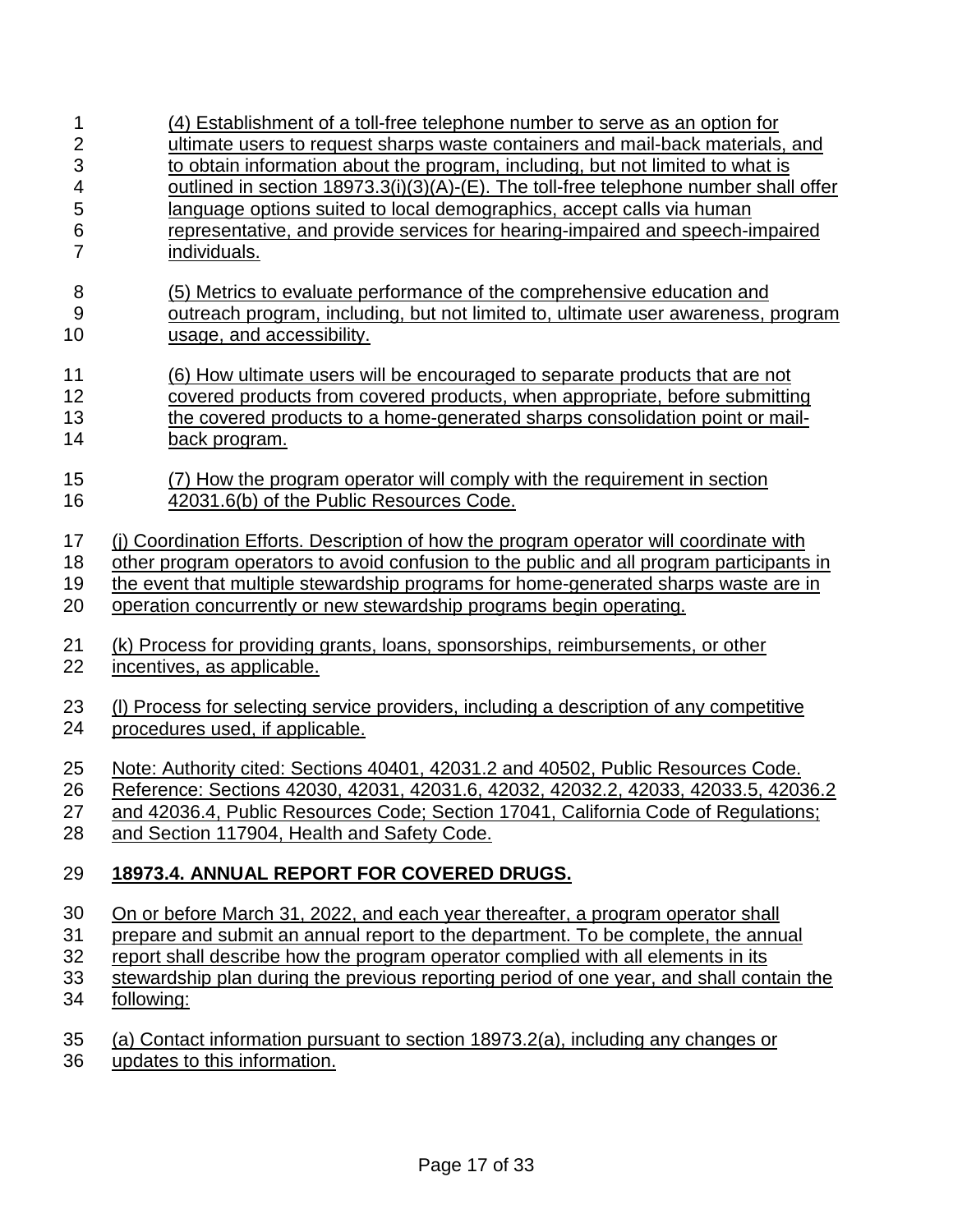| 1                         | (b) Executive Summary. A concise summary of the information contained in the report   |
|---------------------------|---------------------------------------------------------------------------------------|
| $\overline{c}$            | that includes, but is not limited to, the highlights, outcomes and challenges,        |
| $\ensuremath{\mathsf{3}}$ | achievement of the convenience standards pursuant to subsection (1)(F) of subdivision |
| 4                         | (a) of section 42032.2 of the Public Resources Code, education and outreach efforts,  |
| 5                         |                                                                                       |
|                           | and ways in which challenges are being addressed.                                     |
| 6                         | (c) Collection System. Description of the following:                                  |
| $\overline{7}$            | (1) How ultimate users had an opportunity to dispose of their covered drug(s) as      |
| 8                         | described in the approved stewardship plan.                                           |
|                           |                                                                                       |
| 9                         | (2) Efforts between the program operator and potential authorized collectors to       |
| 10                        | establish authorized collection sites, including, but not limited to:                 |
| 11                        | (A) Pursuant to section 18973.2(d)(2), efforts to notify potential authorized         |
|                           |                                                                                       |
| 12                        | collectors of the opportunity to serve as an authorized collector for the             |
| 13                        | stewardship program in the counties in which the program operated, and                |
| 14                        | the list of potential authorized collectors that were notified.                       |
| 15                        | (B) Pursuant to section 18973.2(d)(3), the process by which good faith                |
| 16                        | negotiations with potential authorized collectors were conducted.                     |
|                           |                                                                                       |
| 17                        | (C) Pursuant to section 18973.2(d)(4), efforts to work with retail                    |
| 18                        | pharmacies and retail pharmacy chains to fulfill the requirement in section           |
| 19                        | 42032.2(b)(2) of the Public Resources Code, if applicable.                            |
| 20                        | (D) Pursuant to section 18973.2(d)(5), efforts to incorporate potential               |
| 21                        | authorized collectors that submitted a written offer to join the stewardship          |
|                           |                                                                                       |
| 22                        | program, and the list of potential authorized collectors that submitted               |
| 23                        | written offers.                                                                       |
| 24                        | (E) Pursuant to section 18973.2(d)(6), a list of potential authorized                 |
| 25                        | collectors that submitted a written offer to join the stewardship program             |
|                           |                                                                                       |
| 26                        | and were rejected, and the reason(s) for each rejection.                              |
| 27                        | (F) Description of how the program operator complied with the                         |
| 28                        | requirement in section 18973.2(d)(7).                                                 |
|                           |                                                                                       |
| 29                        | (3) How the convenience standards pursuant to subsection (1)(F) of subdivision        |
| 30                        | (a) of section 42032.2 of the Public Resources Code were met. Include                 |
| 31                        | necessary changes to calculations that account for changes in the number of           |
| 32                        | authorized collection sites and most recent publicly available population             |
| 33                        | calculations from the State of California Department of Finance. If the               |
| 34                        | convenience standards were not met, describe efforts made to achieve                  |
| 35                        | compliance.                                                                           |
|                           |                                                                                       |
| 36                        | (4) For each participating authorized collection site, include the following:         |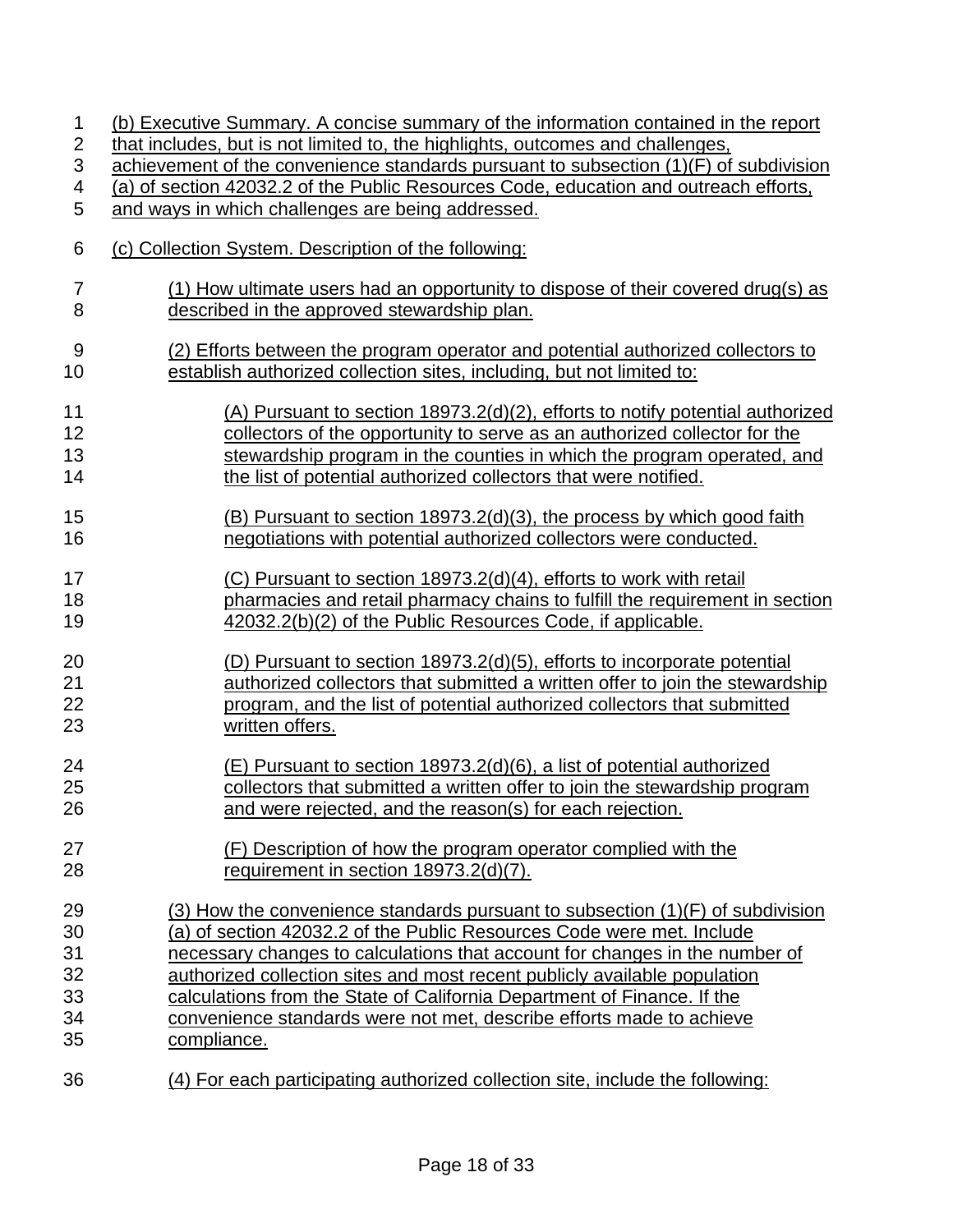| 1  | (A) Name and physical address                                                       |
|----|-------------------------------------------------------------------------------------|
| 2  | (B) Amount of covered drugs collected, as required in the stewardship               |
| 3  | plan pursuant to section $18973.2(g)(4)$                                            |
| 4  | (C) Number of instances that collected covered drugs were picked up for             |
| 5  | disposal                                                                            |
| 6  | (D) Number of receptacle liners picked up for disposal                              |
| 7  | (E) Number of instances and corresponding amount of time the secure                 |
| 8  | collection receptacle was not available to the public during business               |
| 9  | hours. For each instance, provide a description of why the secure                   |
| 10 | collection receptacle was not available.                                            |
| 11 | (5) For each type of mail-back service utilized, include the following, as          |
| 12 | applicable:                                                                         |
| 13 |                                                                                     |
|    | (A) List of distribution locations                                                  |
| 14 | (B) Mechanism(s) of distribution                                                    |
| 15 | (C) Amount of mail-back materials distributed, as required in the                   |
| 16 | stewardship plan pursuant to section $18973.2(g)(6)(E)$                             |
| 17 | (D) Amount of mail-back material returned, as required in the stewardship           |
| 18 | plan pursuant to section $18973.2(g)(6)(E)$                                         |
| 19 | (6) For each alternative form of collection and disposal, include the following, as |
| 20 | applicable:                                                                         |
| 21 | (A) Method(s) of collection                                                         |
| 22 | (B) Name and address of location(s)                                                 |
| 23 | (C) Number of collections                                                           |
| 24 | (D) Amount of materials distributed, as required in the stewardship plan            |
| 25 | pursuant to section $18973.2(q)(6)(E)$                                              |
| 26 | (E) Amount of material collected, as required in the stewardship plan               |
| 27 | pursuant to section $18973.2(g)(6)(E)$                                              |
| 28 | (d) Transportation and Disposal System. Description of the methods used for         |
| 29 | transportation and disposal of covered drugs, including the following:              |
| 30 | (1) Mechanism(s) for tracking the collection, transportation, and disposal of       |
| 31 | covered drugs                                                                       |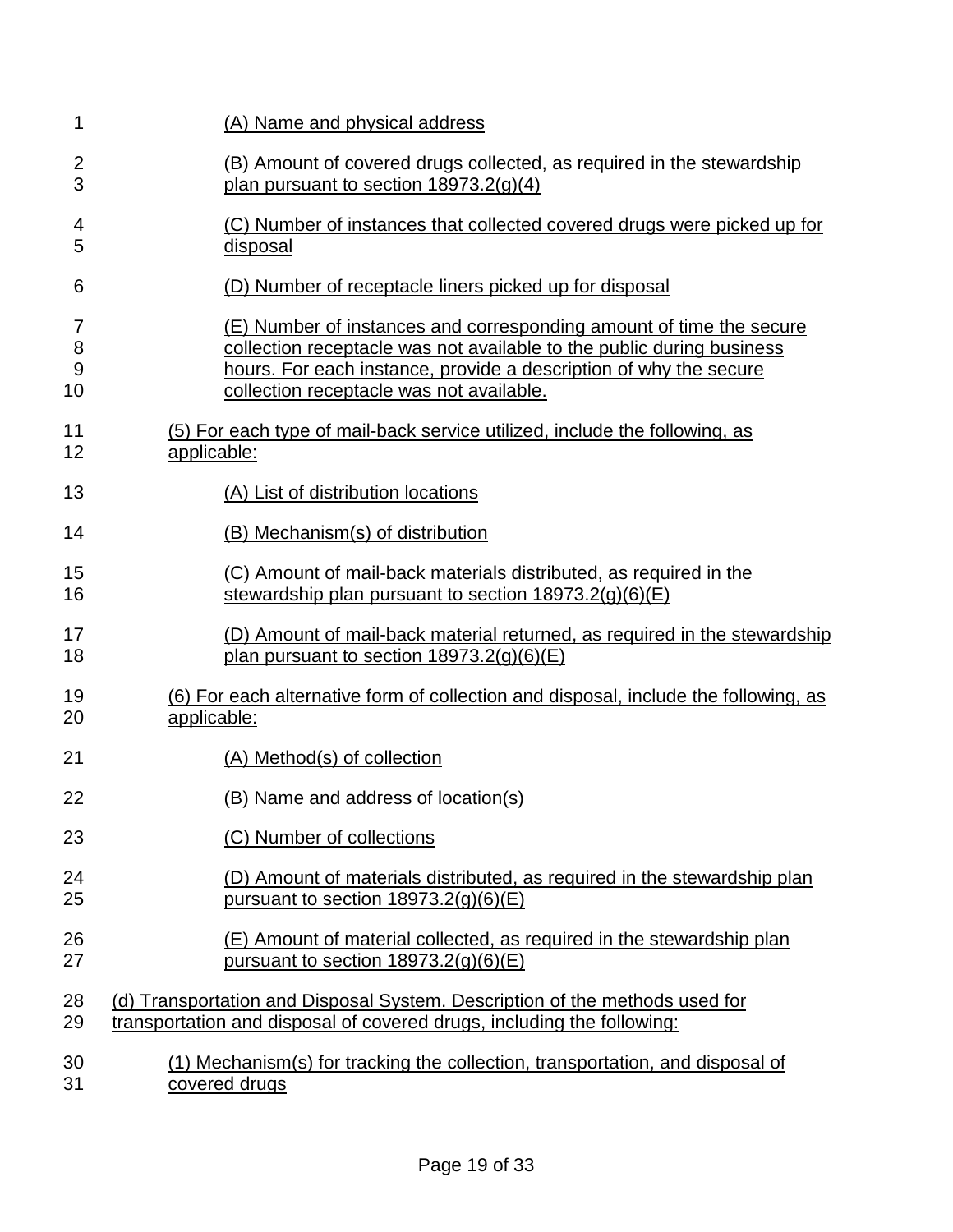| 1                | (2) Name and mailing address of each service provider used to transport or                |
|------------------|-------------------------------------------------------------------------------------------|
| $\overline{2}$   | process covered drugs                                                                     |
| 3                | (3) For each disposal facility, include the following:                                    |
| 4                | (A) Name of disposal facility                                                             |
| 5                | (B) Mailing and physical address                                                          |
| 6                | (C) Weight of covered drugs disposed                                                      |
| $\overline{7}$   | (e) Policies and Procedures. Pursuant to subdivision (b)(6) of section 42033.2 of the     |
| 8                | <b>Public Resources Code, provide the following:</b>                                      |
| $\boldsymbol{9}$ | (1) Description of whether policies and procedures for collecting, transporting,          |
| 10               | and disposing of covered drugs, as established in the stewardship plan, were              |
| 11               | followed during the reporting period                                                      |
| 12               | (2) Description of each instance of noncompliance from stewardship plan policies          |
| 13               | and procedures, if any occurred                                                           |
| 14               | (3) Corrective actions taken, or that will be taken, if the program operator              |
| 15               | discovered critical instances of noncompliance with stewardship plan policies and         |
| 16               | procedures                                                                                |
| 17               | (f) Description of updates, that have been made or will be made, to the processes and     |
| 18               | policies followed to safely and securely collect, track, and properly manage covered      |
| 19               | drugs from collection through final disposal.                                             |
| 20               | (g) Ordinance Repeal. Pursuant to subdivision (e) of section 42032.2 of the Public        |
| 21               | Resources Code, description of processes, logistics, and timing of implementation that    |
| 22               | will be necessary for the stewardship program to expand into jurisdictions not previously |
| 23               | included in the stewardship plan, in the event of the repeal of a local stewardship       |
| 24               | program ordinance. The description shall include an explanation of how the stewardship    |
| 25               | program will meet the convenience standards, pursuant to subsection (1)(F) of             |
| 26               | subdivision (a) of section 42032.2 of the Public Resources Code.                          |
| 27               | (h) Safety and Security. Describe the general nature of any incidents with safety or      |
| 28               | security related to collection, transportation, or disposal of collected covered drugs.   |
| 29               | Explain what corrective actions were taken or will be taken to address the issue and      |
| 30               | improve safety and security. In addition, the following specific information about any    |
| 31               | incident(s) shall be made available to the department upon request, and shall include,    |
| 32               | but not be limited to:                                                                    |
| 33               | (1) Location and date                                                                     |
| 34               | (2) Description of specific incident                                                      |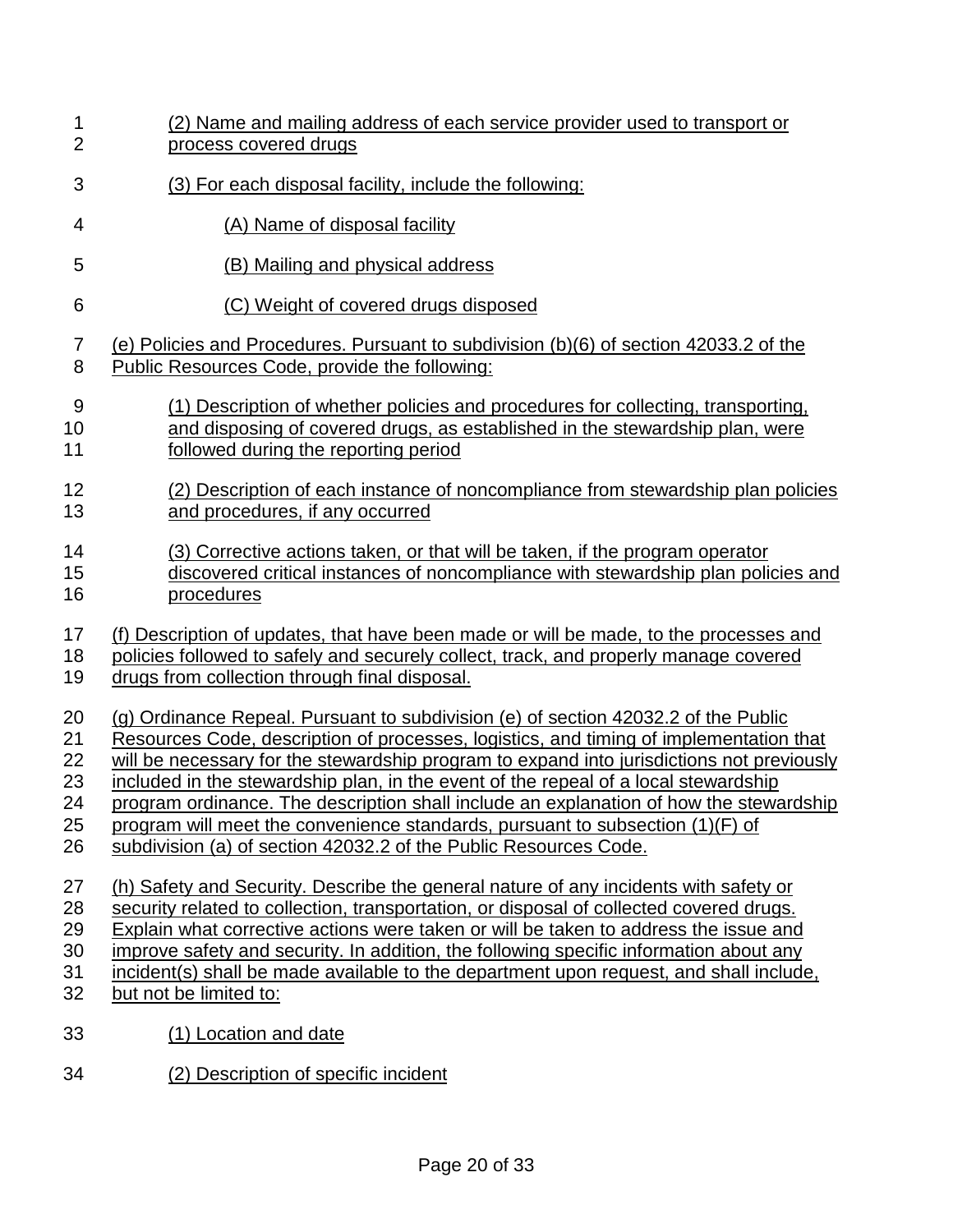| 1                            | (3) Cause(s) of specific incident                                                                                                                                                                                                                                   |
|------------------------------|---------------------------------------------------------------------------------------------------------------------------------------------------------------------------------------------------------------------------------------------------------------------|
| $\overline{2}$               | (4) Parties involved                                                                                                                                                                                                                                                |
| 3<br>4                       | (5) Regulatory or law enforcement agencies involved and any litigation,<br>arbitration, or other legal proceedings that result from each incident                                                                                                                   |
| 5<br>$\,6$<br>$\overline{7}$ | (i) Education and Outreach. Description and evaluation of the comprehensive education<br>and outreach activities pursuant to section 18973.2(j), including, but not limited to, the<br>following:                                                                   |
| 8                            | (1) Electronic examples of promotional marketing materials                                                                                                                                                                                                          |
| 9<br>10                      | (2) Numerical results of the education and outreach metrics outlined in the<br>stewardship plan, pursuant to section $18973.2(j)(5)$                                                                                                                                |
| 11<br>12<br>13<br>14         | (3) A discussion of what the metrics, described above in section 18973.4(i)(2),<br>reveal about the performance of the comprehensive education and outreach<br>program, including, but not limited to, ultimate user awareness, program usage,<br>and accessibility |
| 15<br>16                     | (4) Description of how the requirement of section 42031.6(b) of the Public<br>Resources Code was met.                                                                                                                                                               |
| 17                           | (i) Covered Entities, Covered Products, and Authorized Collectors. List of the following:                                                                                                                                                                           |
| 18<br>19                     | (1) Participating covered entities covered by the stewardship plan and their<br>contact information including, but not limited to, the following:                                                                                                                   |
| 20                           | (A) Name of covered entity                                                                                                                                                                                                                                          |
| 21                           | (B) Mailing and physical address                                                                                                                                                                                                                                    |
| 22                           | (C) Contact name and title                                                                                                                                                                                                                                          |
| 23                           | (D) Email address                                                                                                                                                                                                                                                   |
| 24<br>25<br>26               | (2) A copy of the list of covered products submitted to the Board of Pharmacy<br>pursuant to subsection (2) of subdivision (a) of section 42031 of the Public<br><u>Resources Code.</u>                                                                             |
| 27<br>28                     | (3) Authorized collectors and their contact information including, but not limited<br><u>to:</u>                                                                                                                                                                    |
| 29                           | (A) Name of authorized collector                                                                                                                                                                                                                                    |
| 30                           | (B) Mailing and physical address                                                                                                                                                                                                                                    |
| 31                           | (C) Contact name and title                                                                                                                                                                                                                                          |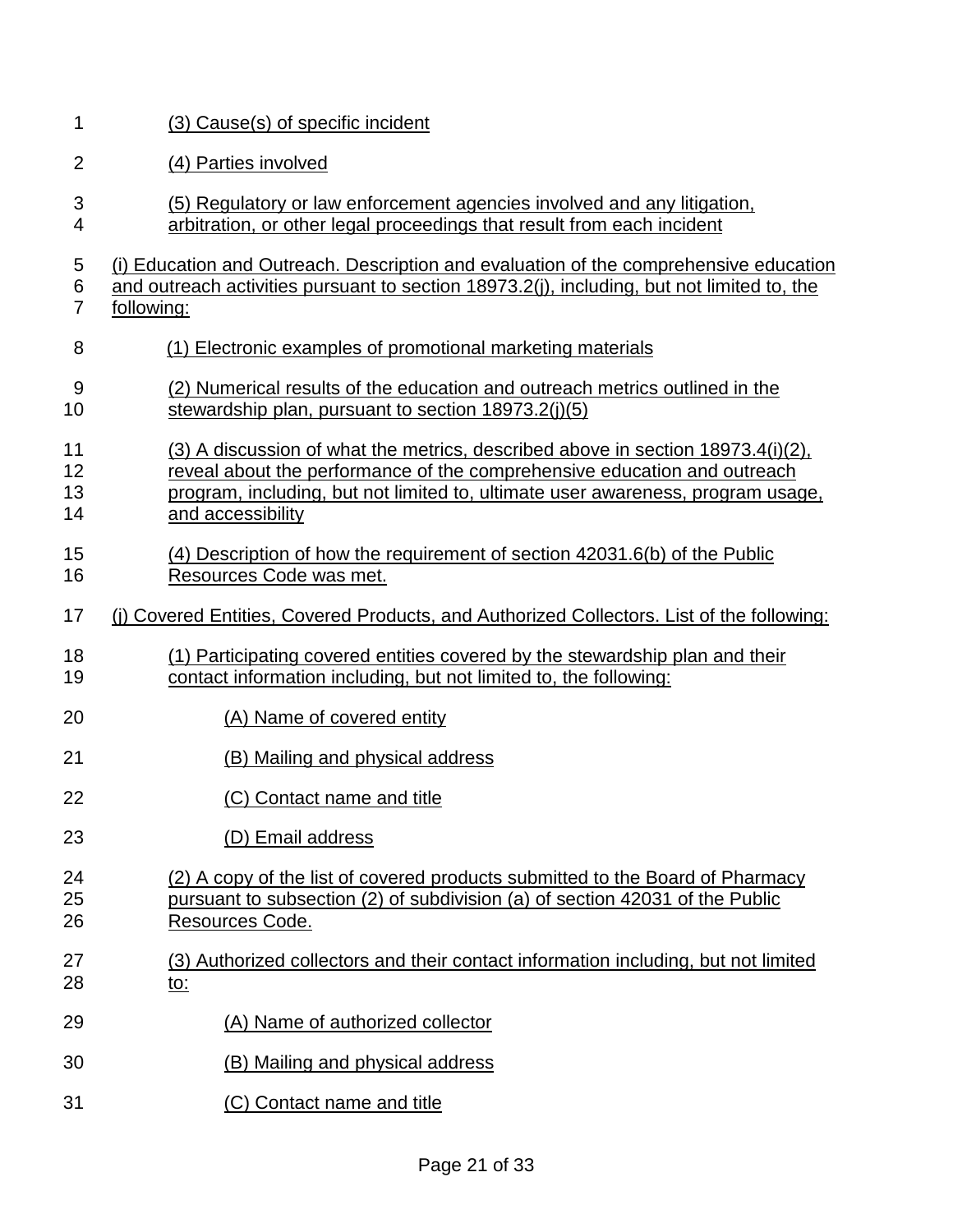### 1 (D) Email address

- 2 3 (k) Description and evaluation of the process for selecting service providers, if applicable.
- 4 (l) Description of any grants, loans, sponsorships, reimbursements, or other incentives
- 5 provided, as applicable.
- 6 (m) Description of changes in staffing of the stewardship program.
- 7 (n) A list of all actual expenses incurred during the previous reporting period. Expenses
- 8 9 shall be summarized in accordance with the budget categories specified in section 18973.6(b).
- 10 (o) Coordination Efforts. Description of how the program operator coordinated with other
- 11 program operators to avoid confusion to the public and all program participants in the
- 12 event that multiple stewardship programs for covered drugs are in operation
- 13 concurrently or new stewardship programs begin operating.
- 14 (p) State Agency Determinations pursuant to section 42032.2(a)(1)(C) of the Public
- 15 Resources Code. Submit all agency determination(s) of compliance, noncompliance,
- 16 and superseding determinations of compliance, if any, for the reporting period.
- 17 Note: Authority cited: Sections 40401, 42031.2 and 40502, Public Resources Code.
- 18 Reference: Sections 42030, 42031, 42031.6, 42032.2, 42033, 42033.2, 42033.4,
- 19 42033.6, 42034 and 42036.4, Public Resources Code; and Section 17041, California
- 20 Code of Regulations.

#### 21 **18973.5. ANNUAL REPORT FOR HOME-GENERATED SHARPS WASTE.**

- 22 On or before March 31, 2022, and each year thereafter, a program operator shall
- 23 prepare and submit an annual report to the department. To be complete, the annual
- 24 report shall describe how the program operator complied with all elements of the
- 25 26 stewardship plan during the previous reporting period of one year and shall contain the following:
- 27 28 (a) Contact information pursuant to section 18973.3(a) including any changes or updates to this information.
- 29 (b) Executive Summary. A concise summary of the information contained in the report
- 30 that includes, but is not limited to, the highlights, outcomes and challenges, education
- 31 and outreach efforts, and ways in which challenges are being addressed.
- 32 (c) Collection System. Description of the following:
- 33 34 (1) How ultimate users had an opportunity to dispose of their home-generated sharps waste as described in the approved stewardship plan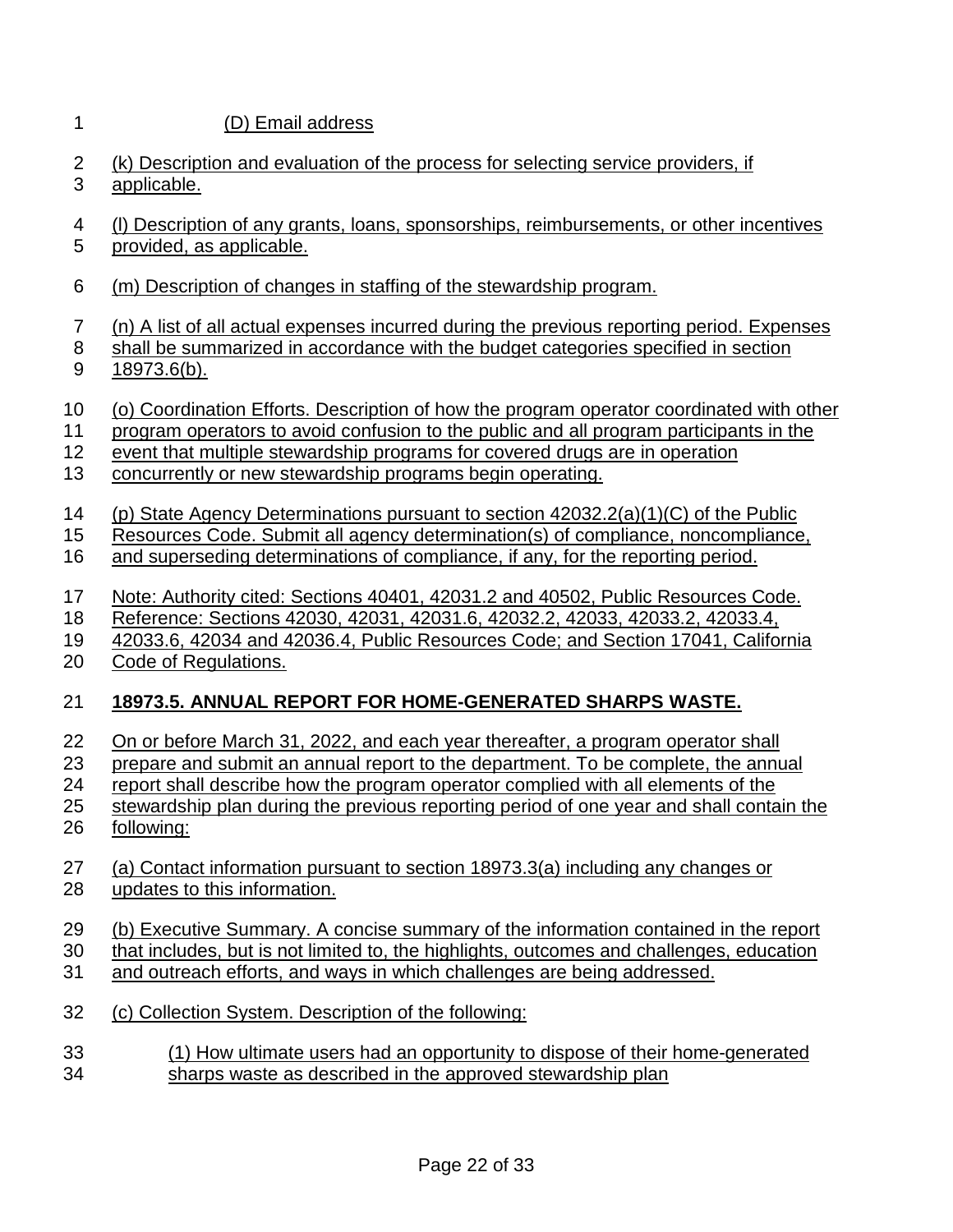| 1              | (2) Amount of sharps waste containers and mail-back materials distributed as          |
|----------------|---------------------------------------------------------------------------------------|
| $\overline{2}$ | required in the stewardship plan pursuant to section 18973.3(f)(6), per county,       |
| 3              | through each of the following methods:                                                |
| 4              | (A) Provided at point of sale                                                         |
| 5              | (B) Initiated at point of sale                                                        |
| 6              | (C) Website requests                                                                  |
| 7              | (D) Toll-free telephone number requests                                               |
| 8              | (3) Amount of home-generated sharps waste returned through the mail-back              |
| 9              | program, as required in the stewardship plan pursuant to section 18973.3(f)(6)        |
| 10             | (4) Supplemental collection method(s) of home-generated sharps waste that             |
| 11             | were provided in addition to, but not in lieu of, the mail-back program, pursuant to  |
| 12             | section 18973.3(f)(5). Include a list of dates and locations of take-back events      |
| 13             | that occurred pursuant to section 18973.3(f)(5)(B), if applicable                     |
| 14             | (5) If applicable, amount of home-generated sharps waste collected through            |
| 15             | supplemental collection method(s), as required in the stewardship plan pursuant       |
| 16             | to section 18973.3(f)(7)                                                              |
| 17             | (d) Transportation and Disposal. Descriptions of the methods used to transport and    |
| 18             | dispose of consolidated home-generated sharps waste, including the following:         |
| 19             | (1) Mechanism(s) used to track the collection, transportation, and disposal of        |
| 20             | home-generated sharps waste                                                           |
| 21             | (2) Name and mailing address of each service provider used to transport or            |
| 22             | process home-generated sharps waste                                                   |
| 23             | (3) For each disposal facility, include the following:                                |
| 24             | (A) Name of facility                                                                  |
| 25             | (B) Mailing and physical address                                                      |
| 26             | (C) Total weight of material disposed                                                 |
| 27             | (e) Policies and Procedures. Pursuant to subdivision (b)(6) of section 42033.2 of the |
| 28             | Public Resources Code, provide the following:                                         |
| 29             | (1) Description of whether policies and procedures for collecting, transporting,      |
| 30             | and disposing of home-generated sharps waste, as established in the                   |
| 31             | stewardship plan, were followed during the reporting period                           |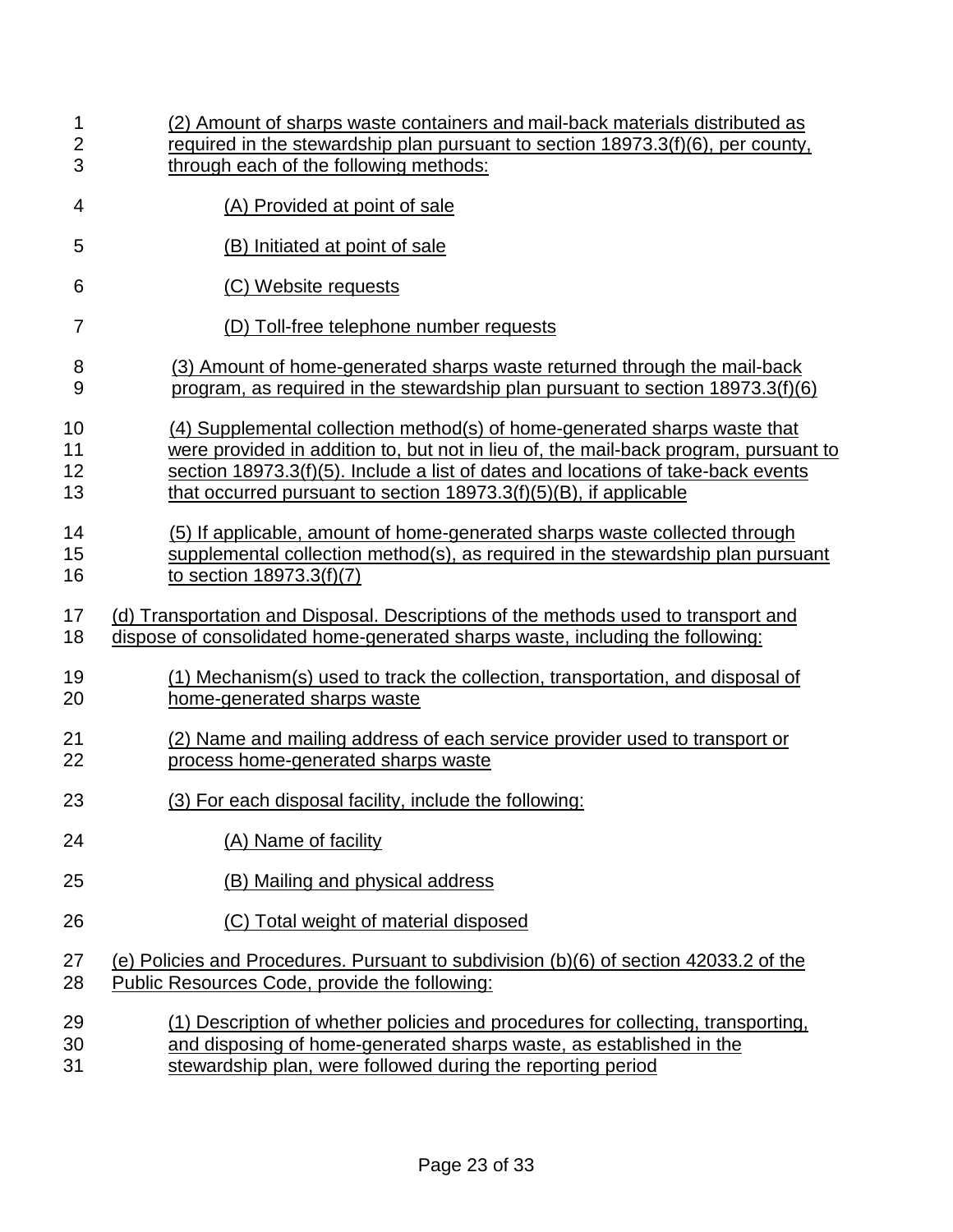- 1 (2) Description of each instance of noncompliance from stewardship plan policies  $\mathfrak{D}$ 3 and procedures, if any occurred (3) Corrective actions taken, or that will be taken, if the program operator
- 4 5 discovered critical instances of noncompliance with stewardship plan policies and procedures

6 (f) Description of updates, that have been made or will be made, to the processes and

- 7 policies followed to safely and securely collect, track, and properly manage home-
- 8 generated sharps waste from collection through final disposal.
- 9 (g) Ordinance Repeal. Pursuant to subdivision (e) of section 42032.2 of the Public
- 10 Resources Code, description of processes, logistics, and timing of implementation that
- 11 will be necessary for the stewardship program to expand into jurisdictions not previously
- 12 included in the stewardship plan, in the event of the repeal of a local stewardship
- 13 program ordinance.
- 14 (h) Safety and Security. Describe the general nature of any incidents with safety or
- 15 security related to collection, transportation, or disposal of home-generated sharps
- 16 waste. Explain the corrective actions taken or that will be taken to address the issue and
- 17 improve safety and security. Additionally, the following specific information about any
- 18 incident(s) shall be made available to the department, upon request, and shall include,
- 19 but not be limited to:
- 20 (1) Location and date
- 21 (2) Description of specific incident
- 22 (3) Cause(s) of specific incident
- 23 (4) Parties involved
- 24 25 (5) Regulatory or law enforcement agencies involved and any litigation, arbitration, or other legal proceedings that result from each incident.
- 26 (i) Education and Outreach. Description and evaluation of the comprehensive education

27 and outreach activities pursuant to section 18973.3(i), including, but not limited to, the

- 28 following:
- 29 (1) Electronic examples of promotional marketing materials
- 30 31 (2) Numerical results of the education and outreach metrics outlined in the stewardship plan, pursuant to section 18973.3(i)(5)
- 32 (3) A discussion of what the metrics, described above in section 18973.5(i)(2),
- 33 reveal about the performance of the comprehensive education and outreach
- 34 35 program, including, but not limited to, ultimate user awareness, program usage, and accessibility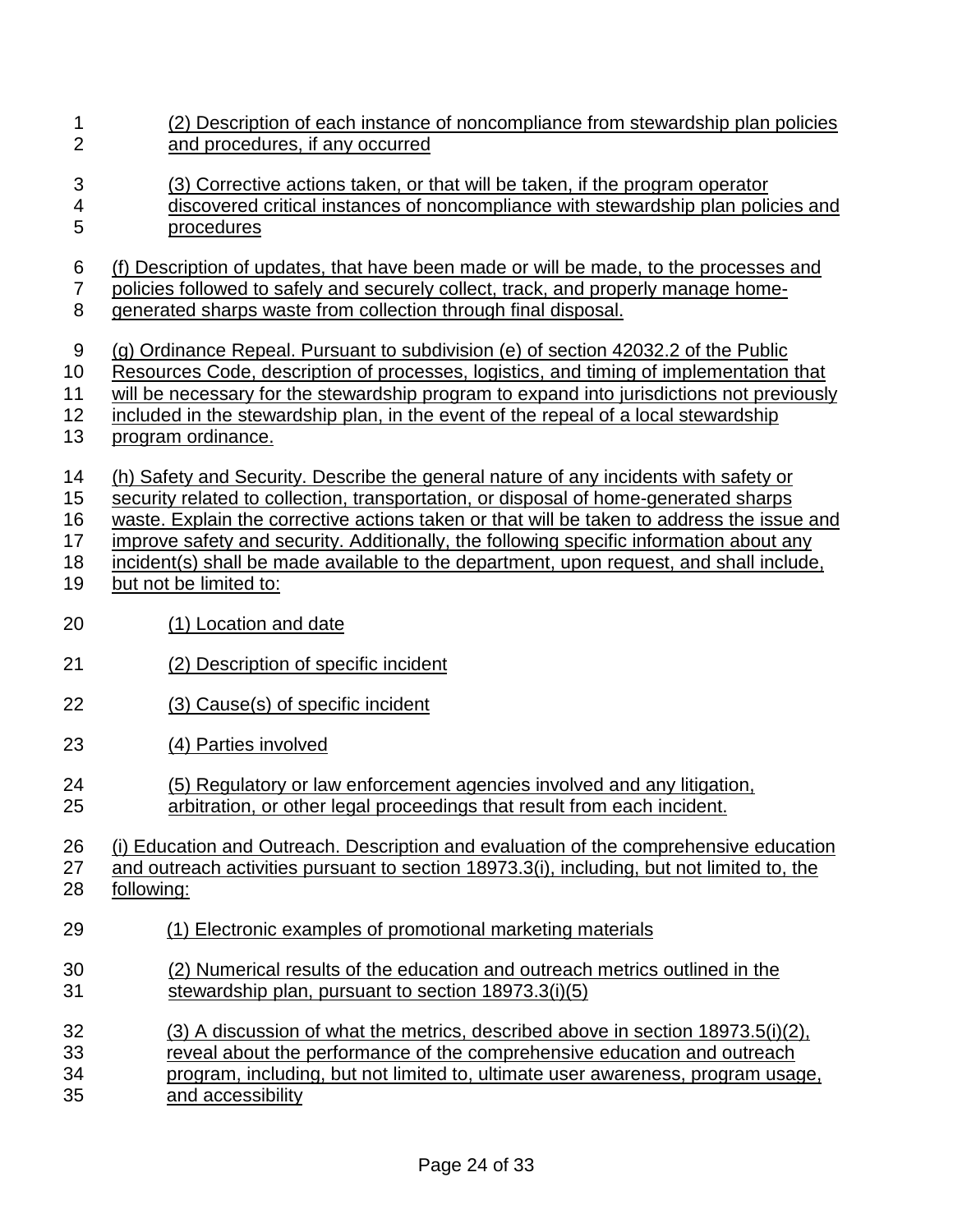| (4) Description of how the requirement in section 42031.6(b) of the Public |
|----------------------------------------------------------------------------|
| Resources Code was met                                                     |

- 3 4 (j) Covered Entities. Participating covered entities covered by the stewardship plan and their contact information, including, but not limited to, the following:
- 5 (1) Name of covered entity
- 6 (2) Mailing and physical address
- 7 (3) Contact name and title
- 8 (4) Email address
- 9 (k) A copy of the list of covered products submitted to the Board of Pharmacy pursuant
- 10 to subsection (2) of subdivision (a) of section 42031 of the Public Resources Code.
- 11 (l) Description and evaluation of the process for selecting service providers, if
- 12 applicable.
- 13 14 (m) Description of any grants, loans, sponsorships, reimbursements, or other incentives provided, as applicable.
- 15 (n) Description of changes in staffing of the stewardship program.
- 16 (o) Coordination Efforts. Description of how the program operator coordinated with other
- 17 program operators to avoid confusion to the public and all program participants in the
- 18 event that multiple stewardship programs for home-generated sharps waste are in
- 19 operation concurrently or new stewardship programs begin operating.
- 20 (p) Local Agency Requests. For each local agency that has requested removal or
- 21 reimbursement, pursuant to the requirements in subsection (1)(F)(ii) of subdivision (d) of
- 22 section 42032.2 of the Public Resources Code, provide details including, but not limited
- 23 to:
- 24 (1) Name of local agency, or agent acting on behalf of the local agency.
- 25 (2) For each household hazardous waste facility:
- 26 (A) Facility location
- 27 (B) Reimbursement payment amount, as applicable
- 28 29 (C) Amount of home-generated sharps waste collected, as required in the stewardship plan pursuant to section 18973.3(f)(8)
- 30 (3) Any requests that were rejected and the reason(s) each request was rejected.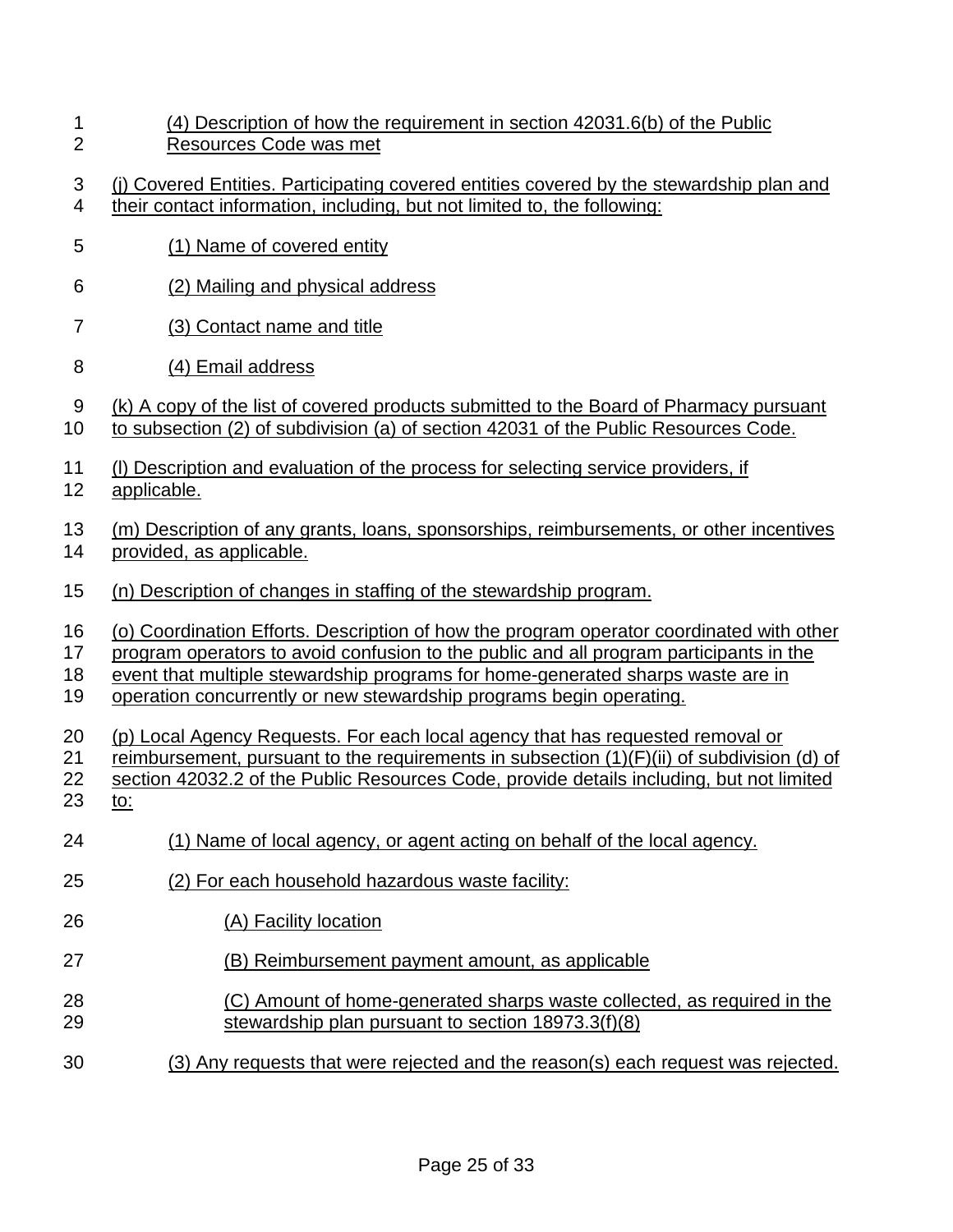- 1 (4) Any requests where response, removal, or reimbursement was performed  $\mathcal{P}$ outside of the timelines specified in section 18973.3(g)(2).
- 3 (q) A list of all actual expenses incurred during the previous reporting period. Expenses
- 4 shall be summarized in accordance with the budget categories specified in section
- 5 18973.6(b).
- 6 (r) State Agency Determinations pursuant to section 42032.2(d)(1)(B) of the Public
- 7 Resources Code. Submit all agency determination(s) of compliance, noncompliance
- 8 and superseding determinations of compliance, if any, for the reporting period.
- 9 Note: Authority cited: Sections 40401, 42031.2 and 40502, Public Resources Code.
- 10 Reference: Sections 42030, 42031, 42031.6, 42032.2, 42033, 42033.2, 42033.4,
- 11 42033.5, 42033.6, 42034 and 42036.4, Public Resources Code; and Section 17041,
- 12 California Code of Regulations.

#### 13 **18973.6. PROGRAM BUDGETS.**

- 14 A program operator must submit an initial stewardship program budget for the first five
- 15 calendar years of operation and an annual budget, pursuant to sections 42033 and
- 16 42033.2 of Chapter 2, Part 3, Division 30 of the Public Resources Code. The initial
- 17 18 stewardship program budget that covers the first five calendar years of operation and the annual program budgets shall contain at a minimum, the following information:
- 19 (a) Contact information of the corporate officer, or designee, responsible for submitting
- 20 and overseeing the program budget on behalf of the program operator, including, but
- 21 not limited to:
- 22 (1) Contact name and title
- 23 (2) Name of program operator
- 24 (3) Mailing and physical address(es)
- 25 (4) Phone number
- 26 (5) Email address
- 27 (6) Internet website address
- 28 29 (b) Anticipated costs to implement the stewardship program, including, but not limited to, separate line items for the following:
- 30 (1) Capital costs, including, but not limited to, fixed, one-time, tangible purchases
- 31 (2) Costs of collection, transportation, and disposal of covered products
- 32 (3) Administrative costs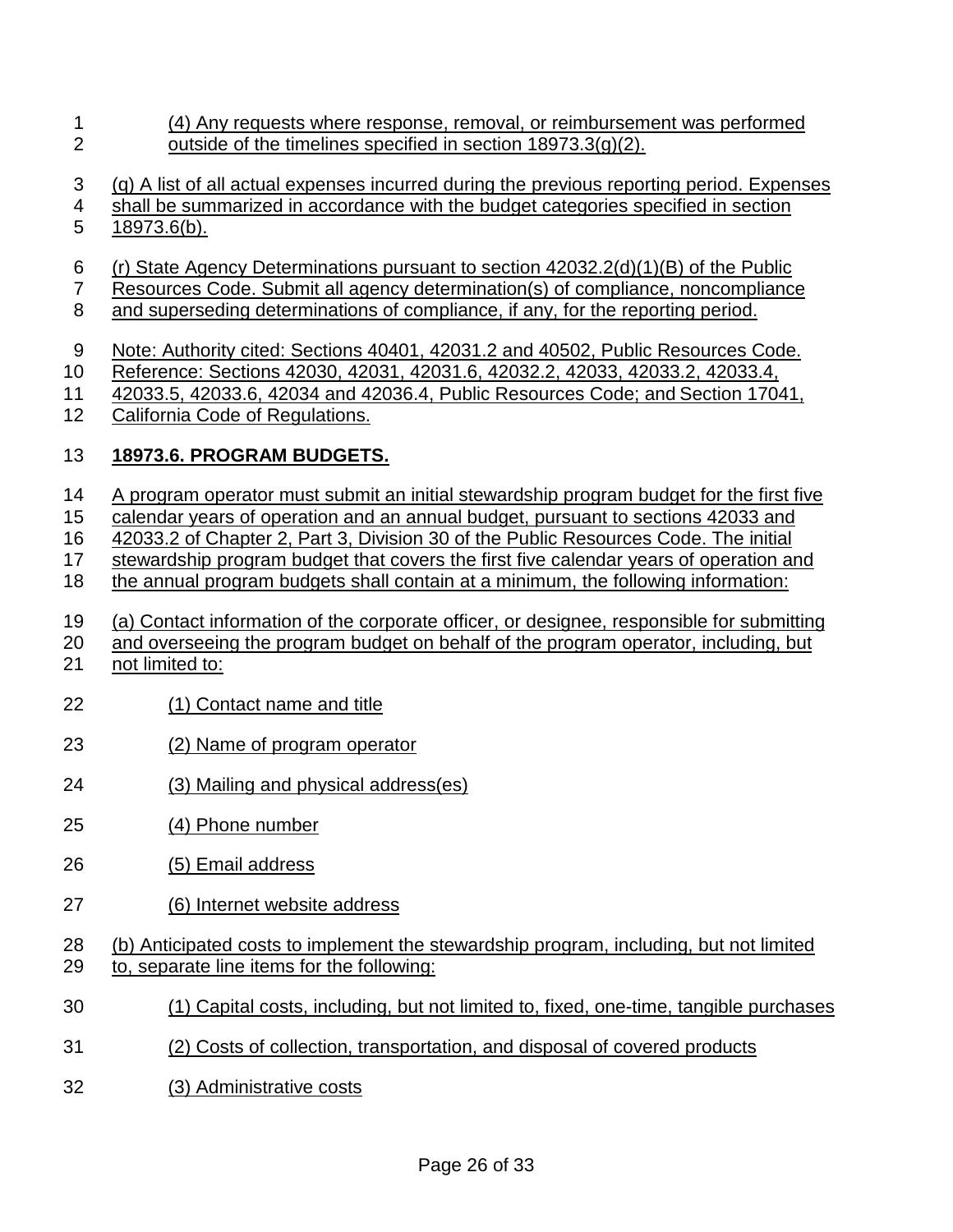1 (4) Education and outreach costs

2 3 (5) Costs related to grants, loans, sponsorships, or other incentives as part of program implementation

4 (c) Recommended reserve level amount and description justifying the reserve level

5 6 amount indicated. The program operator shall maintain reserves in a prudent and responsible manner.

- 7 (d) Recommended funding level necessary to cover the stewardship plan's budgeted
- 8 costs and to operate the stewardship program over a multi-year period in a prudent and
- 9 10 responsible manner. Include a description of how costs are apportioned to and funds remitted from participating covered entities.
- 
- 11 12 (e) A description of the types of activities relative to each line item cost category, identified pursuant to section 18973.6(b).

13 (f) An independent financial audit of the stewardship program funded by the member

- 14 covered entities participating in the stewardship program or by a covered entity, if it
- 15 operates its own stewardship program. The audit shall be performed at least once each
- 16 calendar year. The audit shall be conducted in accordance with generally accepted
- 17 auditing standards in the United States of America by a Certified Public Accountant. The
- 18 19 Certified Public Accountant shall not perform the non-audit services for the program
- 20 operator or engage in any activities that would impair independence. The independent financial audit shall include, but not be limited to:
- 21 22 (1) Minutes, books, and records that clearly reflect the activities and transactions of the program operator's stewardship program.
- 23 24 (2) Stewardship program financial statements, as required by Generally Accepted Accounting Principles.
- 25 26 (3) An opinion on the stewardship organization's compliance with the aspects of section 42034 of the Public Resources Code and this Article.
- 27 28 (4) Findings and recommendations as they relate to the financial aspects of the stewardship program.
- 29 30 (5) Management Letter, if issued, by the stewardship organization's Certified Public Accountant.
- 31 Note: Authority cited: Sections 40401, 42031.2 and 40502, Public Resources Code.
- 32 Reference: Sections 42030, 42033, 42033.2, 42033.4, 42034 and 42036.4, Public
- 33 Resources Code; and Section 17041, California Code of Regulations.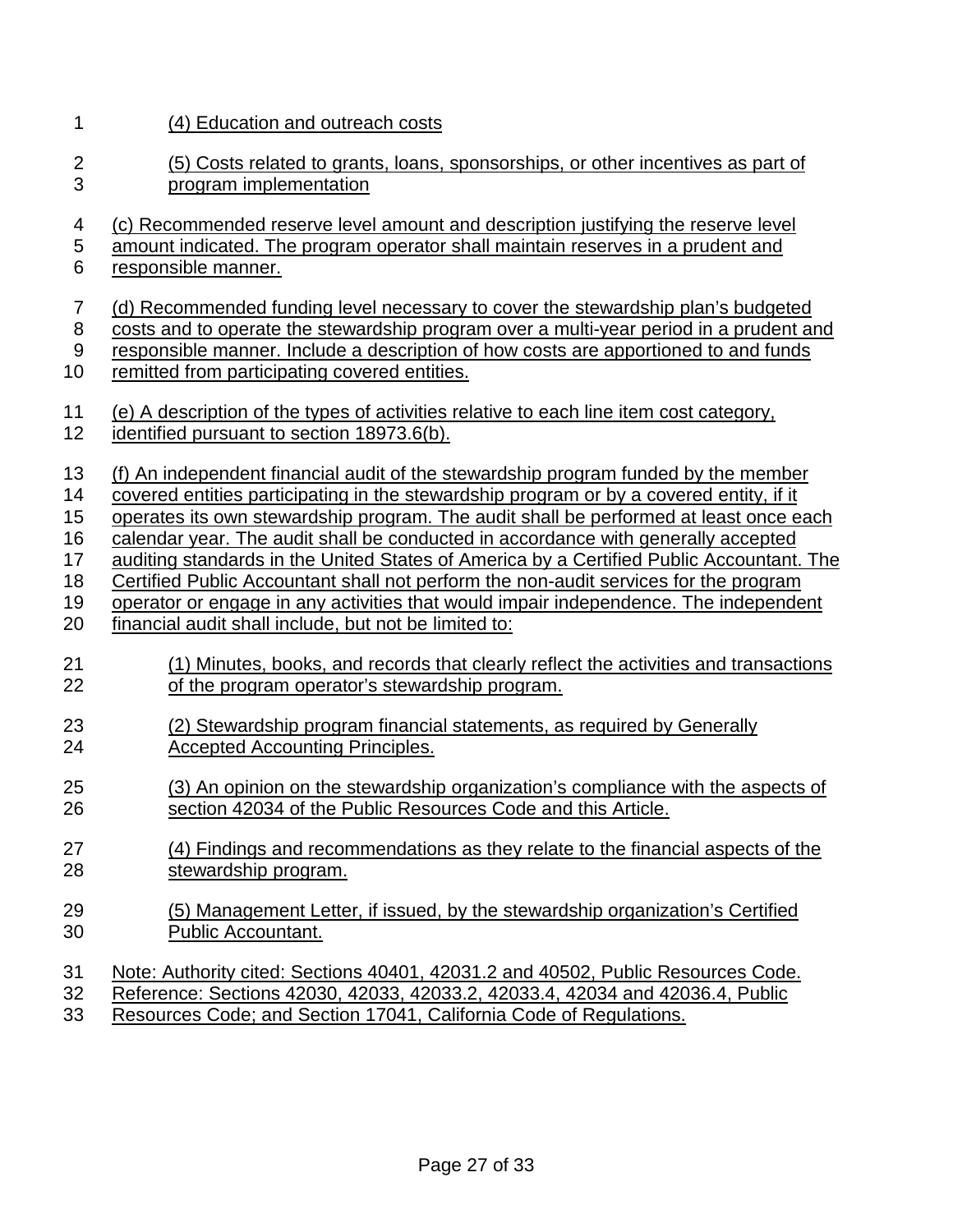### 1 **18974. RECORD KEEPING REQUIREMENTS.**

| $\overline{c}$   | Each party required to comply with Chapter 2 (commencing with section 42030, Part 3,     |
|------------------|------------------------------------------------------------------------------------------|
| 3                | Division 30 of the Public Resources Code) shall:                                         |
| 4                | (a) Maintain records to support the requirements in this Article and Chapter 2 of Part 3 |
| 5                | of Division 30 of the Public Resources Code. Covered entities, stewardship               |
| $\boldsymbol{6}$ | organizations, program operators, retail pharmacies and retail pharmacy chains must      |
| $\overline{7}$   | maintain records to support compliance with this Article and Chapter 2 of Part 3 of      |
| $\,8\,$          | Division 30 of the Public Resources Code. Retail pharmacies or retail pharmacy chains    |
| $\boldsymbol{9}$ | will maintain and provide access to records required by this Article and Chapter 2 of    |
| 10               | Part 3 of Division 30 of the Public Resources Code for a minimum of three years.         |
| 11               | (b) Covered entities, stewardship organizations, and program operators will maintain     |
| 12               | and provide access to records required to be kept or submitted pursuant to this Article  |
| 13               | and Chapter 2 of Part 3 of Division 30 of the Public Resources Code for a minimum of     |
| 14               | three years after submission of a document which relies upon those records.              |
| 15               | (c) Retail pharmacies and retail pharmacy chains that are participating in the           |
| 16               | stewardship program must provide access to existing records on all covered products      |
| 17               | sold, offered for sale, or dispensed in the state, including:                            |
| 18               | (1) The manufacturer of the covered product(s).                                          |
| 19               | (2) The date(s) the retailer purchased the covered product(s) from the                   |
| 20               | manufacturer, distributor, and/or wholesaler.                                            |
| 21               | (3) The date(s) the retailer sold, offered for sale, or dispensed the covered            |
| 22               | product(s).                                                                              |
| 23               | (4) Certification letter(s) from the department, pursuant to subdivision (b) of          |
| 24               | section 42035 of the Public Resources Code, if provided by a covered entity or           |
| 25               | stewardship organization, to demonstrate that a particular covered product from          |
| 26               | the covered entity or stewardship organization is or was subject to a department-        |
| 27               | approved covered product stewardship plan. A retail pharmacy and retail                  |
| 28               | pharmacy chain must provide access to a certification letter only if it is being         |
| 29               | used as proof of compliance, or to demonstrate that a covered entity or                  |
| 30               | stewardship organization not listed on the department's internet website is in           |
| 31               | compliance.                                                                              |
| 32               | Note: Authority cited: Sections 40401, 42031.2 and 40502, Public Resources Code.         |
| 33               | Reference: Sections 42030, 42033.4, 42035, 42035.6 and 42036.4, Public Resources         |
| 34               | Code; and Section 17041, California Code of Regulations.                                 |
| 35               | 18974.1. ADMINISTRATIVE AND OPERATIONAL COSTS.                                           |

36 37 (a) Each covered entity, either individually or through a stewardship organization, shall pay all administrative and operational costs associated with establishing and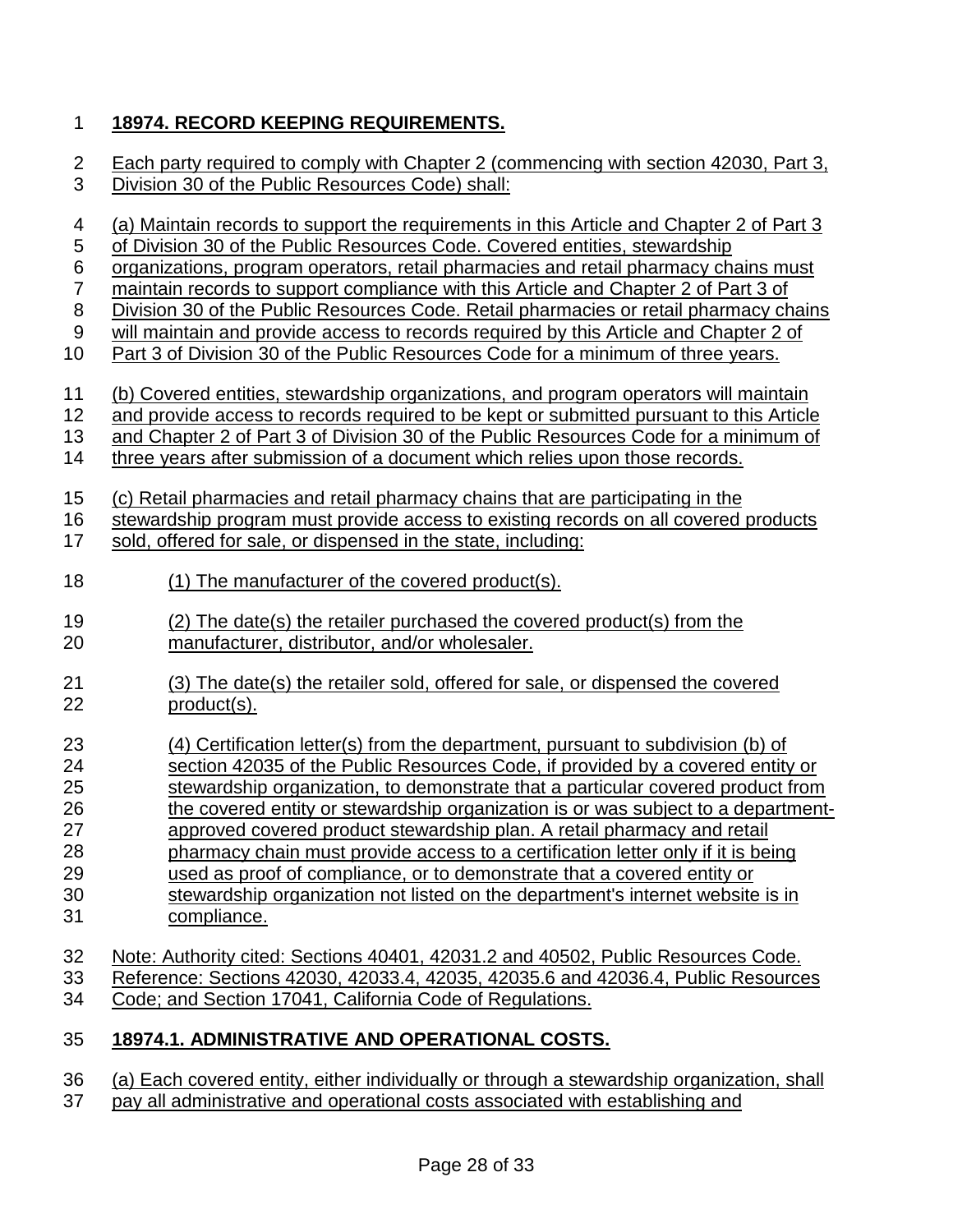- 1 implementing the stewardship program in which it participates, including the cost of 2 collecting, transporting, and disposing of covered products.
- 3 4 Note: Authority cited: Sections 40401, 42031.2, and 40502, Public Resources Code. Reference: Sections 42030, 42034, and 42034.2, Public Resources Code.

#### 5 6 **18974.2. STEWARDSHIP ORGANIZATION AUDITS OF COVERED ENTITIES OR AUTHORIZED COLLECTORS.**

- 7 If a stewardship organization conducts an audit of covered entities or authorized
- 8 collectors pursuant to section 42034.4 of the Public Resources Code, the stewardship
- 9 organization shall provide a copy of the audit to the department within 30 days of its
- 10 completion.
- 11 12 Note: Authority cited: Sections 40401, 42031.2 and 40502, Public Resources Code. Reference: Sections 42030 and 42034.4, Public Resources Code.

#### 13 14 **18974.3. DISTRIBUTOR, WHOLESALER, PHARMACY, AND RETAILER PRODUCT VERIFICATION.**

- 15 (a) Each distributor, wholesaler, pharmacy, and retailer that sells, offers for sale, or
- 16 dispenses a covered product shall: successfully log onto the department's internet web
- 17 site to determine if covered products to be sold, offered for sale, or dispensed are in
- 18 compliance with the law, by verifying that the covered entities providing the covered
- 19 product(s) are in compliance with the law.
- 20 (b) Should a distributor, wholesaler, pharmacy, other retailer, or a designated
- 21 responsible party for any of the foregoing identify a noncompliant covered entity or
- 22 stewardship organization, the distributor, wholesaler, pharmacy, other retailer, or
- 23 designated responsible party for any of the foregoing shall report the discovery to the
- 24 department within 30 days.
- 25 Note: Authority cited: Sections 40401, 42031.2 and 40502, Public Resources Code.
- 26 Reference: Sections 42030, 42035, 42035.2, 42035.4, 42035.6 and 42035.8, Public
- 27 Resources Code.

#### 28 **18975. CRITERIA TO IMPOSE AN ADMINISTRATIVE CIVIL PENALTY.**

- 29 (a) The department shall impose an administrative civil penalty if it determines that any
- 30 covered entity, program operator, stewardship organization, or authorized collector that
- 31 sells, offers for sale, or provides a covered product in California has violated this Article
- 32 or Chapter 2 of Part 3 of Division 30 of the Public Resources Code.
- 33 (b) In addition to the ability to impose administrative civil penalties under subdivision (a)
- 34 above, the department shall, consistent with section 42035.6(d) of the Public Resources
- 35 Code, take a disciplinary action against a covered entity, stewardship organization,
- 36 program operator, pharmacy, retail pharmacy, or retail pharmacy chain if the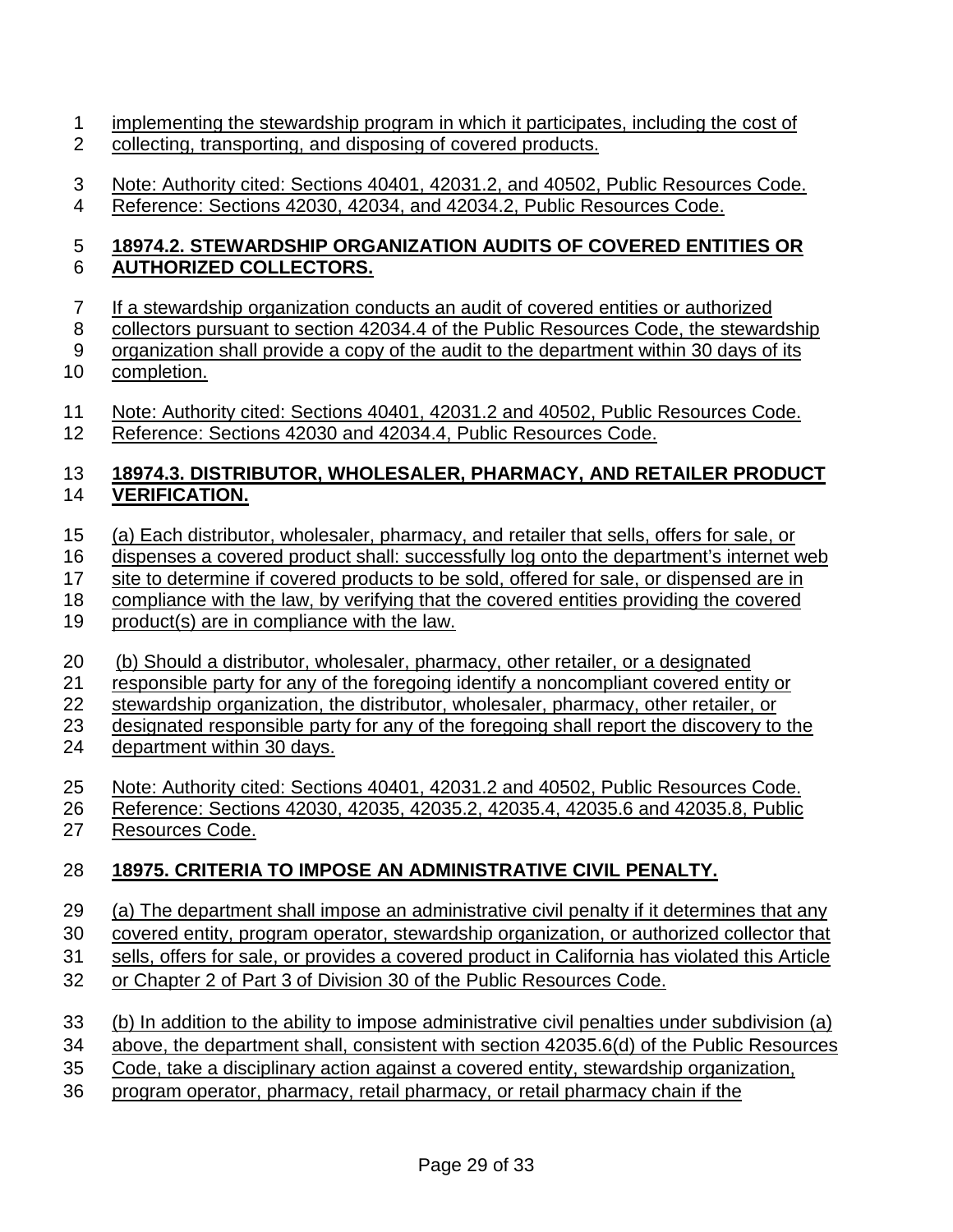| 1              | department determines that any of those entities has failed to provide the department     |
|----------------|-------------------------------------------------------------------------------------------|
| $\overline{2}$ | with the access to information required pursuant to section 42035.6(a) through (c) of the |
| 3              | Public Resources Code or section 18974 of this Article. The disciplinary actions shall    |
| 4              | include one or both of the following:                                                     |
| 5              | (1) Imposition of an administrative civil penalty by the department                       |
| 6              | (2) Posting of a notice in accordance with section 42035.6(d)(2) of the Public            |
| $\overline{7}$ | Resources Code.                                                                           |
|                |                                                                                           |
| 8              | (c) In assessing or reviewing the amount of an administrative penalty imposed for a       |
| $9\,$          | violation of this Article or Chapter 2 of Part 3 of Division 30 of the Public Resources   |
| 10             | Code, the department shall consider the totality of the circumstances, which may          |
| 11             | include, but is not limited to, the following:                                            |
|                |                                                                                           |
| 12             | (1) The nature, circumstances, extent, and gravity of the violation(s)                    |
| 13             | (2) The number and severity of the violation(s)                                           |
| 14             | (3) Evidence that the violation was intentional, knowing, or reckless                     |
| 15             | (4) The size of the violator's business and/or the financial position of the violator     |
|                |                                                                                           |
| 16             | (5) History of violation(s) of the same or similar nature                                 |
| 17             | (6) The willfulness of the violator's misconduct                                          |
| 18             | (7) Whether the violator took good faith measures to comply with this Article and         |
| 19             | Chapter 2 of Part 3 of Division 30 of the Public Resources Code and the period            |
| 20             | of time over which these measures were taken                                              |
| 21             | (8) Evidence of any financial gain resulting from the violation(s)                        |
|                |                                                                                           |
| 22             | (9) The economic effect of the penalty on the violator                                    |
| 23             | (10) The deterrent effect that the imposition of the penalty would have on both           |
| 24             | the violator and the regulated community                                                  |
|                |                                                                                           |
| 25             | (11) Any other factor(s) that justice may require.                                        |
| 26             | Note: Authority cited: Sections 40401, 42031.2 and 40502, Public Resources Code.          |
| 27             | Reference: Sections 42030, 42035, 42035.2, 42035.4, 42035.6 and 42035.8, Public           |
| 28             | Resources Code.                                                                           |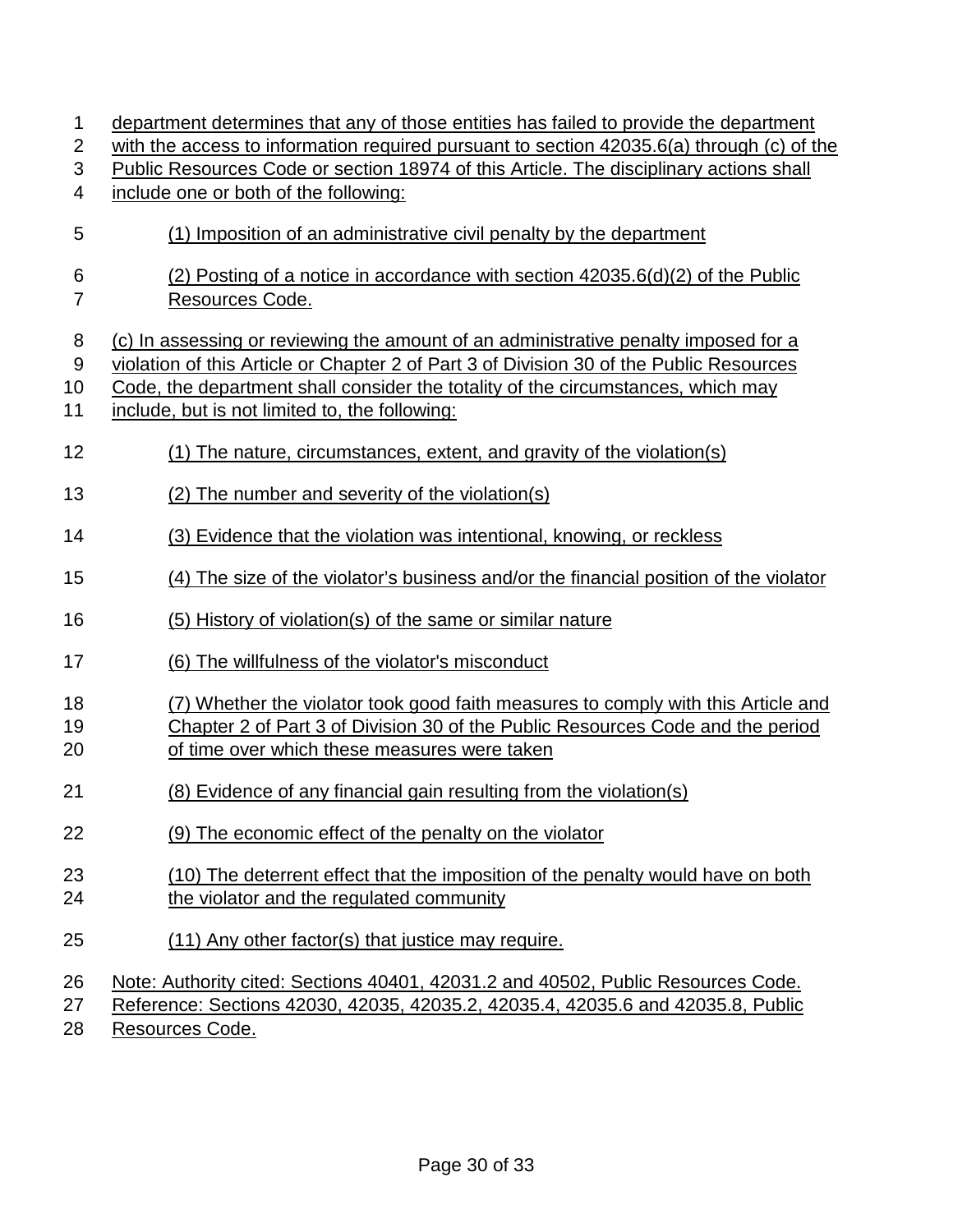### 1 **18975.1. PROCEDURE FOR IMPOSING ADMINISTRATIVE CIVIL PENALTIES.**

| $\overline{2}$            | (a) The department shall issue a written notice of violation (NOV) before commencing       |
|---------------------------|--------------------------------------------------------------------------------------------|
| $\ensuremath{\mathsf{3}}$ | an action to impose administrative civil penalties. The NOV shall list and describe the    |
| 4                         | nature of the violation(s). The department shall issue a NOV to the respondent if the      |
| 5                         | department determines any of the following:                                                |
| 6                         | (1) That any covered entity, program operator, stewardship organization, or                |
| $\overline{7}$            | authorized collector that sells, offers for sale, or provides a covered product in         |
| 8                         | California has violated this Article or Chapter 2 of Part 3 of Division 30 of the          |
| $9$                       | <b>Public Resources Code.</b>                                                              |
| 10                        | (2) That a covered entity, stewardship organization, program operator, pharmacy,           |
| 11                        | retail pharmacy, or retail pharmacy chain failed to provide the department with            |
| 12                        | the access to information required pursuant to section 42035.6(a) through (c) of           |
| 13                        | the Public Resources Code or section 18974 of this Article.                                |
| 14                        | (b) The department shall commence an action to impose administrative civil penalties       |
| 15                        | by serving an accusation upon the respondent that includes a notice informing the          |
| 16                        | respondent of their right to a hearing. The accusation shall state the legal and factual   |
| 17                        | basis for the imposition of penalties, including a description of how the department       |
| 18                        | applied the criteria in Section 18975(c).                                                  |
| 19                        | (c) The accusation and all accompanying documents shall be served on the respondent        |
| 20                        | by one of the following means:                                                             |
| 21                        | (1) Personal service;                                                                      |
| 22                        | (2) Substitute service by using the same service procedures as described in                |
| 23                        | Section 415.20 of the Code of Civil Procedure;                                             |
| 24                        | (3) Certified Mail or registered mail; or                                                  |
| 25                        | (4) Electronically, with the consent of the respondent.                                    |
| 26                        | (d) A request for hearing to contest the proposed action shall be submitted to the         |
| 27                        | department within thirty (30) days of receipt of the accusation. The hearing request shall |
| 28                        | be in writing and shall state the basis for objecting to the department's action. Upon a   |
| 29                        | failure to submit a timely hearing request under this subdivision, the respondent shall be |
| 30                        | deemed to have waived its right to hearing and the department shall issue a penalty        |
| 31                        | order to the respondent requiring payment of penalties at the levels described in the      |
| 32                        | accusation.                                                                                |
| 33                        | (e) The hearing shall be held before the Director of the Department of Resources           |
| 34                        | Recycling and Recovery. A party shall be afforded the opportunity to present evidence      |
| 35                        | and testimony on all relevant issues. Any relevant evidence shall be admitted if it is the |

36 sort of evidence on which responsible persons are accustomed to rely in the conduct of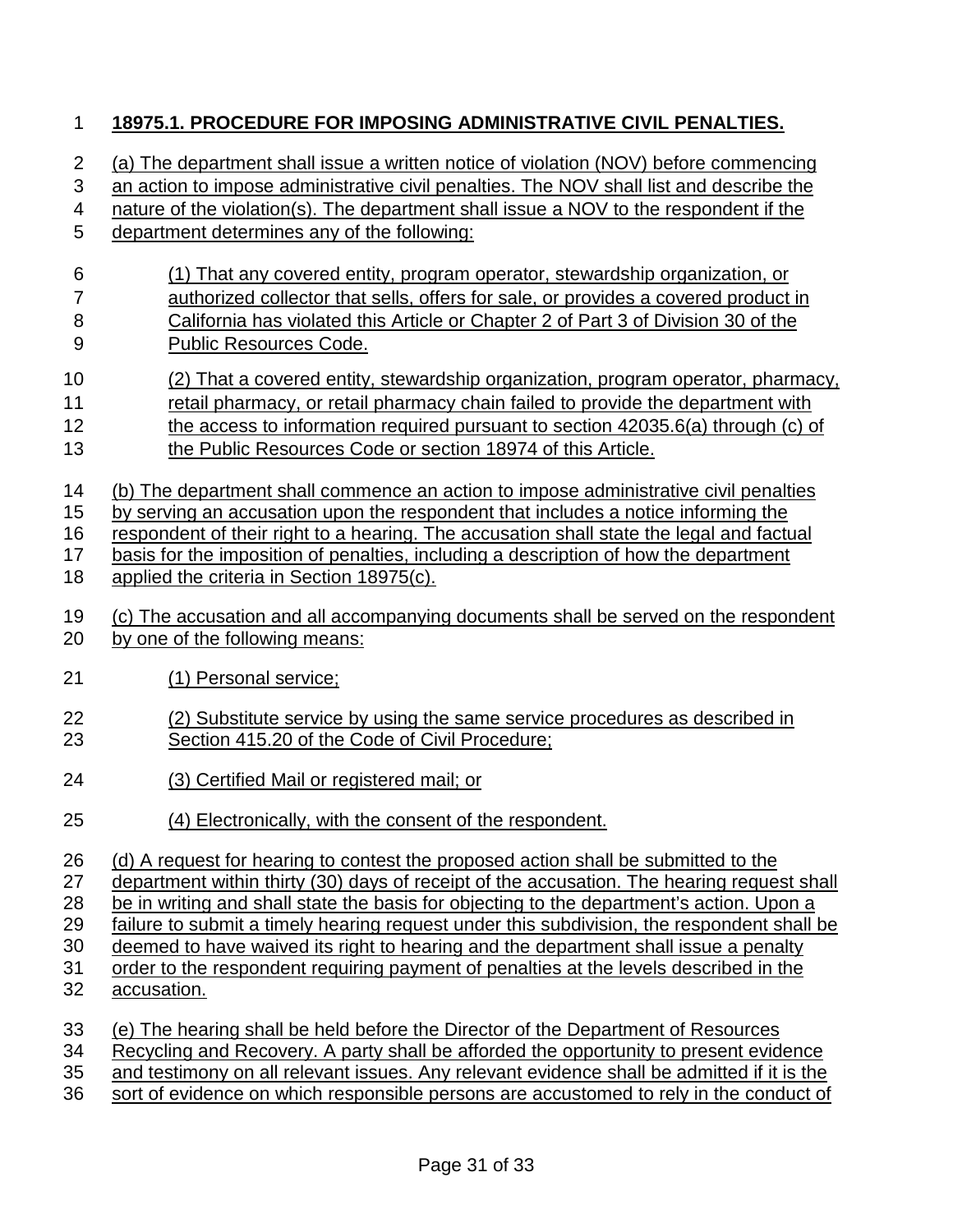- 1 serious affairs, regardless of the existence of any common law or statutory rule which 2 might make improper the admission of the evidence over objection in civil actions.
- 3 (f) The Director of the Department of Resources Recycling and Recovery shall issue a 4 written decision within sixty (60) days from the date the hearing is concluded.
- 5 Note: Authority cited: Sections 40401, 42031.2 and 40502, Public Resources Code.
- 6 Reference: Sections 42030, 42035, 42035.2, 42035.4, 42035.6 and 42035.8, Public
- 7 Resources Code.

### **18975.2. PROCEDURE FOR STEWARDSHIP PLAN REVOCATION, RESUBMITTAL, OR ADDITIONAL COMPLIANCE REPORTING**

- (a) If the department finds that a covered entity, program operator, stewardship
- organization, or authorized collector has failed to meet a material requirement of this
- Article or Chapter 2 of Part 3 of Division 30 of the Public Resources Code, the
- department shall, in addition to imposing any civil penalties authorized under this Article
- 14 and Chapter 2 of Part 3 of Division 30 of the Public Resources Code, take one or all of
- the following actions:
- (1) Revoke a previously approved stewardship plan,
- (2) Require resubmittal of the stewardship plan, and/or
- (3) Require additional reporting relating to compliance with the material
- requirement(s), of this Article or Chapter 2 of Part 3 of Division 30 of the Public
- Resources Code, that was/were not met.
- (b) Before revoking a previously approved plan, requiring resubmittal of an approved
- stewardship plan, and/or requiring additional compliance reporting, the department shall
- issue a written notice to the respondent of the department's intent to revoke an
- approved stewardship plan, require resubmittal of an approved stewardship plan,
- require additional compliance reporting, or all three. The notice shall state the legal and
- factual basis for the proposed action.
- (c) The notice described in subdivision (b) shall be served on the respondent by one of the following means:
- (1) Personal service;
- (2) Substitute service by using the same service procedures as described in Section 415.20 of the Code of Civil Procedure;
- (3) Certified Mail or registered mail; or
- (4) Electronically, with the consent of the respondent.